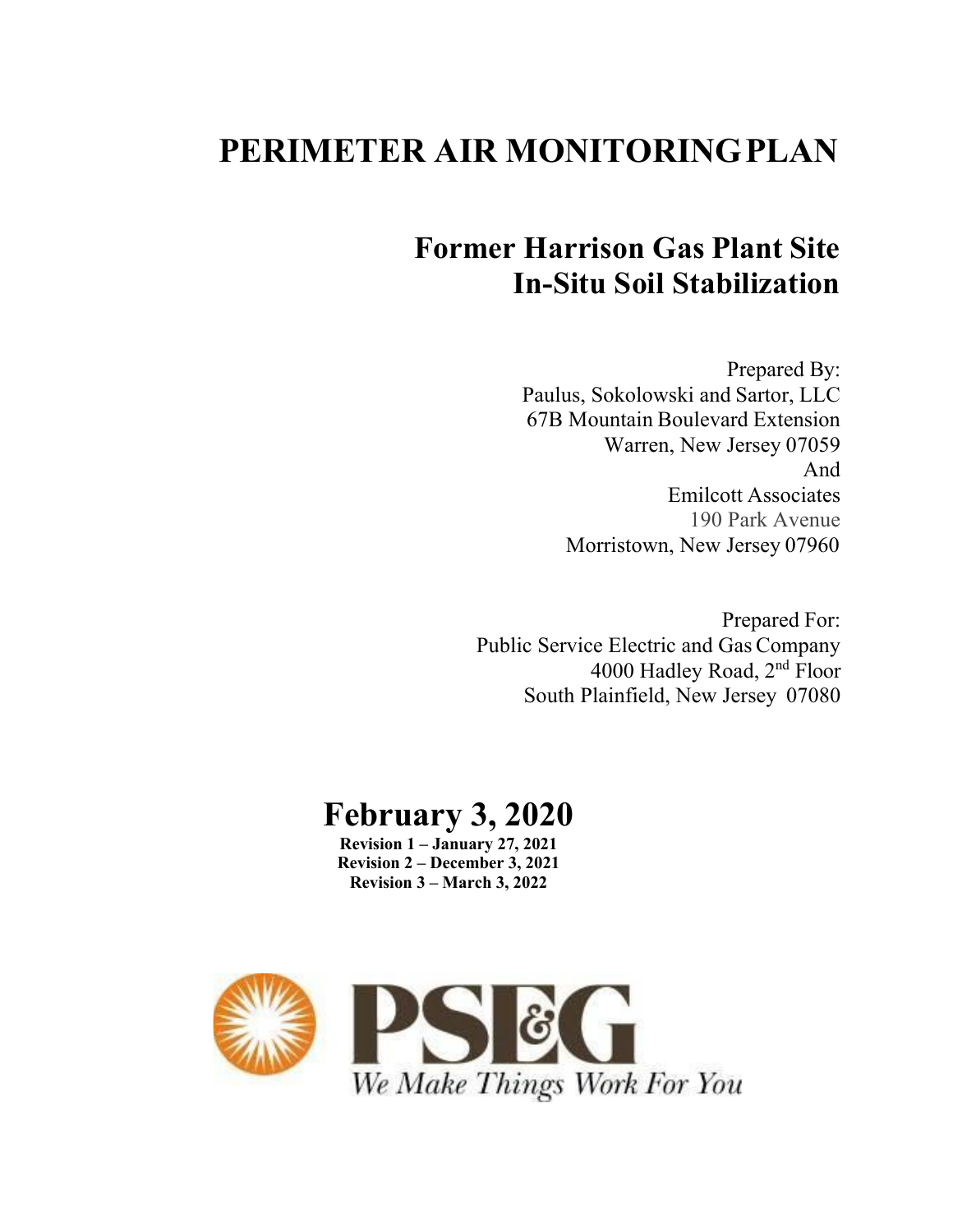# **TABLE OF CONTENTS**

| 1.0 |     |                                                                 |  |  |  |  |  |
|-----|-----|-----------------------------------------------------------------|--|--|--|--|--|
|     | 1.1 |                                                                 |  |  |  |  |  |
|     |     | 1.1.1                                                           |  |  |  |  |  |
|     |     | 1.1.2                                                           |  |  |  |  |  |
|     |     | 1.1.3                                                           |  |  |  |  |  |
|     | 1.2 |                                                                 |  |  |  |  |  |
|     | 1.3 |                                                                 |  |  |  |  |  |
|     |     | 1.3.1                                                           |  |  |  |  |  |
| 2.0 |     |                                                                 |  |  |  |  |  |
|     | 2.1 |                                                                 |  |  |  |  |  |
|     | 2.2 |                                                                 |  |  |  |  |  |
| 3.0 |     |                                                                 |  |  |  |  |  |
|     | 3.1 |                                                                 |  |  |  |  |  |
| 4.0 |     |                                                                 |  |  |  |  |  |
| 5.0 |     |                                                                 |  |  |  |  |  |
|     | 5.1 |                                                                 |  |  |  |  |  |
|     | 5.2 |                                                                 |  |  |  |  |  |
|     | 5.3 |                                                                 |  |  |  |  |  |
|     | 5.4 |                                                                 |  |  |  |  |  |
|     | 5.5 |                                                                 |  |  |  |  |  |
|     |     | 5.5.1                                                           |  |  |  |  |  |
|     |     | Particulate Monitoring Response Plan for Acute Risk 15<br>5.5.2 |  |  |  |  |  |
|     |     | 5.5.3                                                           |  |  |  |  |  |
|     |     | 5.5.4                                                           |  |  |  |  |  |
|     | 5.6 |                                                                 |  |  |  |  |  |
|     |     | 5.6.1                                                           |  |  |  |  |  |
|     |     | 5.6.2                                                           |  |  |  |  |  |
|     |     | 5.6.3                                                           |  |  |  |  |  |
|     |     | 5.6.4                                                           |  |  |  |  |  |
|     |     | 5.6.5                                                           |  |  |  |  |  |
| 6.0 |     |                                                                 |  |  |  |  |  |
|     | 6.1 |                                                                 |  |  |  |  |  |
|     | 6.2 |                                                                 |  |  |  |  |  |
|     | 6.3 |                                                                 |  |  |  |  |  |
|     | 6.4 |                                                                 |  |  |  |  |  |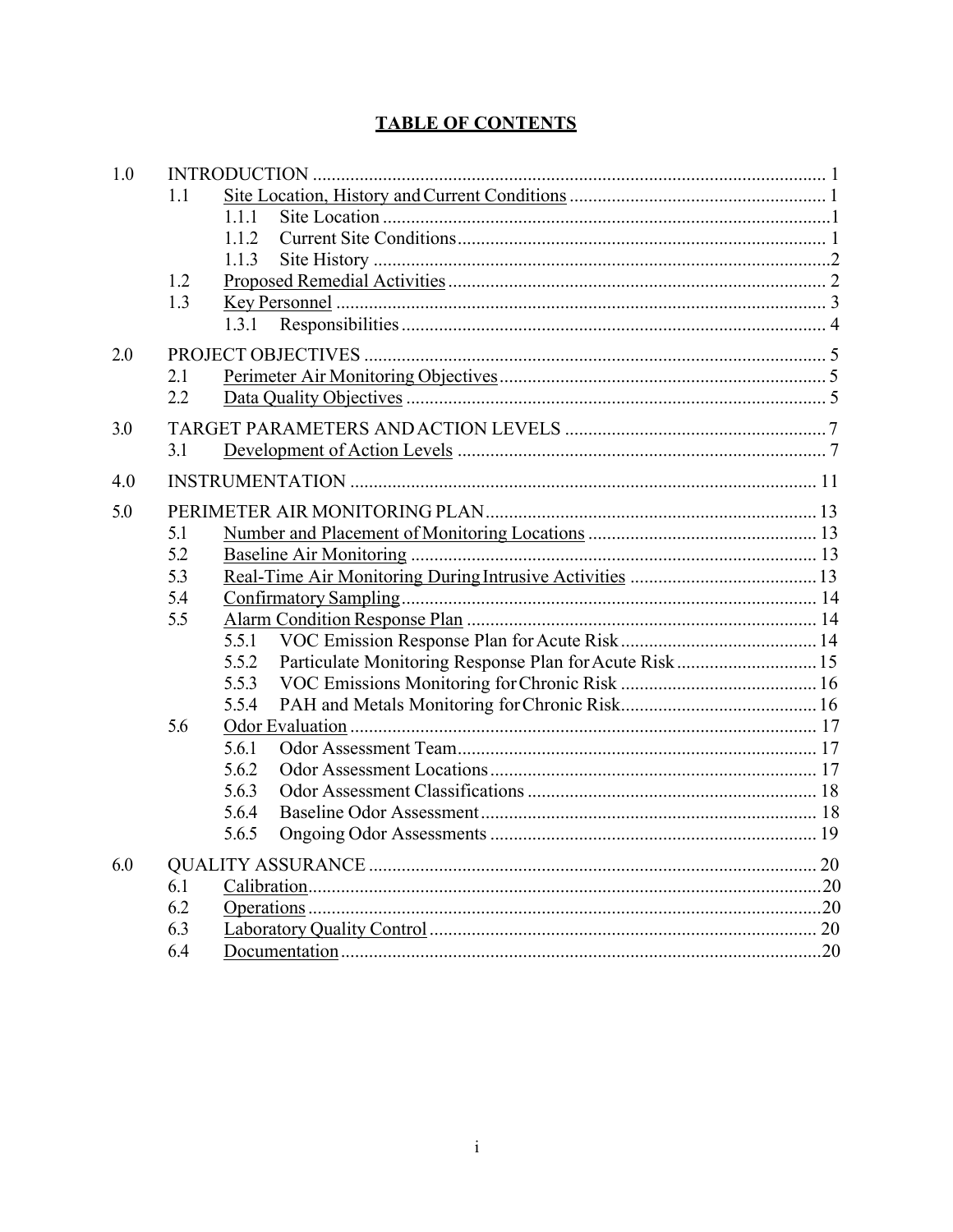# **TABLES**

| Table 1 | <b>PAMP</b> Action Levels |
|---------|---------------------------|
| Table 2 | COC MDLS                  |

# **FIGURES**

| Figure 1 | Site Location Map                |
|----------|----------------------------------|
| Figure 2 | <b>PAM Station Location Plan</b> |

# **APPENDICES**

Appendix A Perimeter Air Monitoring Action Level Calculations Appendix B Odor Assessment Form Appendix C Procedure for Notification of an Exceedance of an Action Level Appendix D Telemetry Failure SOP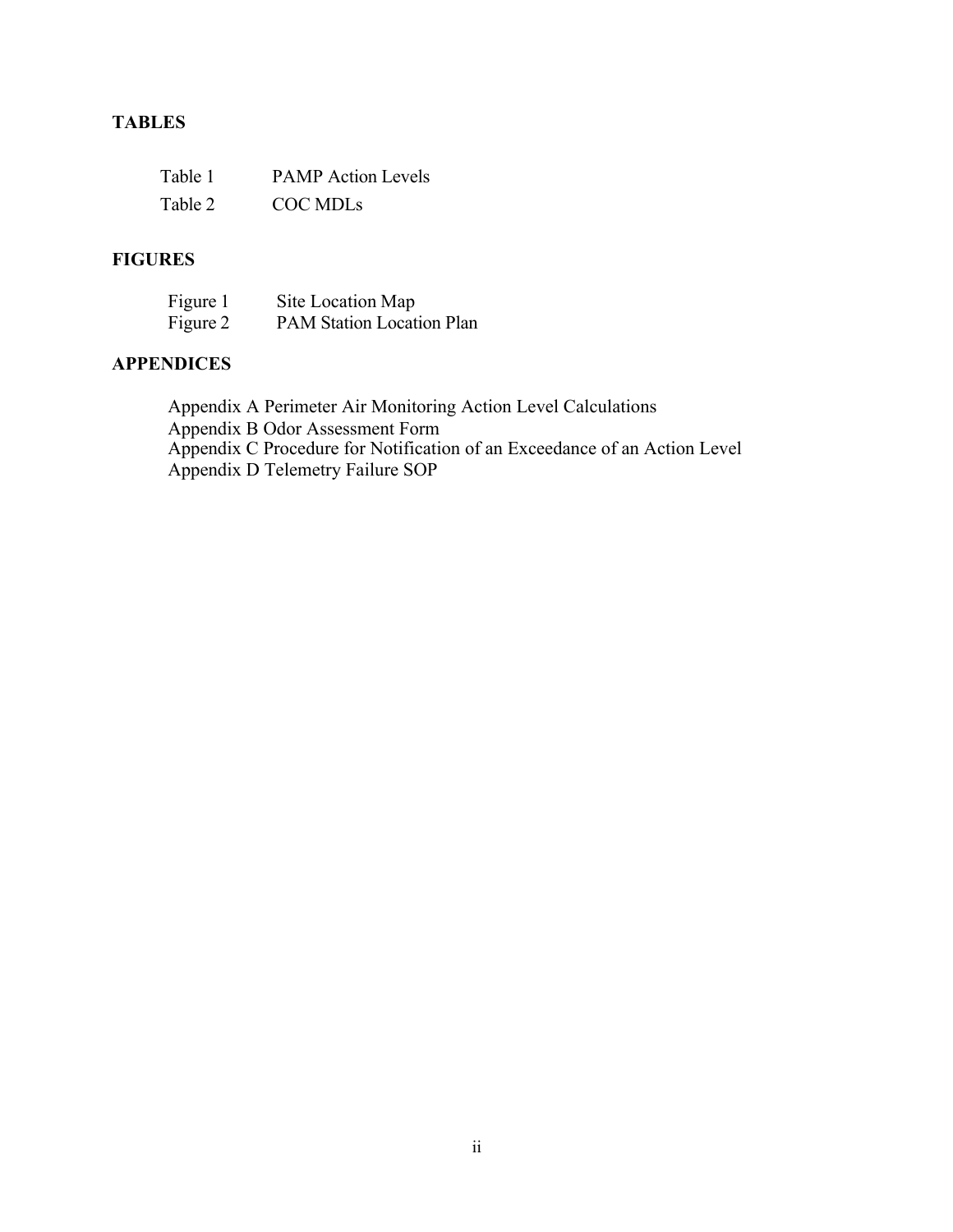### **REVISIONS**

- 1. **Revision 1 – January 27, 2021:** Revision 1 of the PAMP was prepared to address the following changes that have occurred since the project began:
	- Revise the confirmatory air sampling metals analyses to only include lead;
	- Clarify requirement for confirmatory sampling once every work week;
	- Update Site Personnel;
	- Update the PAMP text and PAM Station Location Plan (Figure 2) to include the addition of three PAM Stations;
	- Update the Alarm Condition Response Plan (Section 5.5) to clarify sampling requirements for alarm conditions caused by intrusive site activities and "interference conditions".
- 2. **Revision 2 – December 3, 2021:** Revision 2 of the PAMP was prepared to address the following changes that have occurred since Revision 1.
	- Update Site Personnel;
	- Update the PAMP text and PAM Station Location Plan (Figure 2) to include the reduction to six total PAM Stations; and
	- Update the Real-Time Air Monitoring During Intrusive Activities (Section 5.3) to specify only PM-10 concentrations and meteorological data will be measured during non-Intrusive Activities.
- 3. **Revision 3 – March 3, 2022:** Revision 3 of the PAMP was prepared to address the following changes that have occurred since Revision 2.
	- Update the PAMP text and PAM Station Location Plan (Figure 2) to include the reduction of total PAM stations to two (2) once restoration has begun and all open areas are no larger than 50' by 50' combined.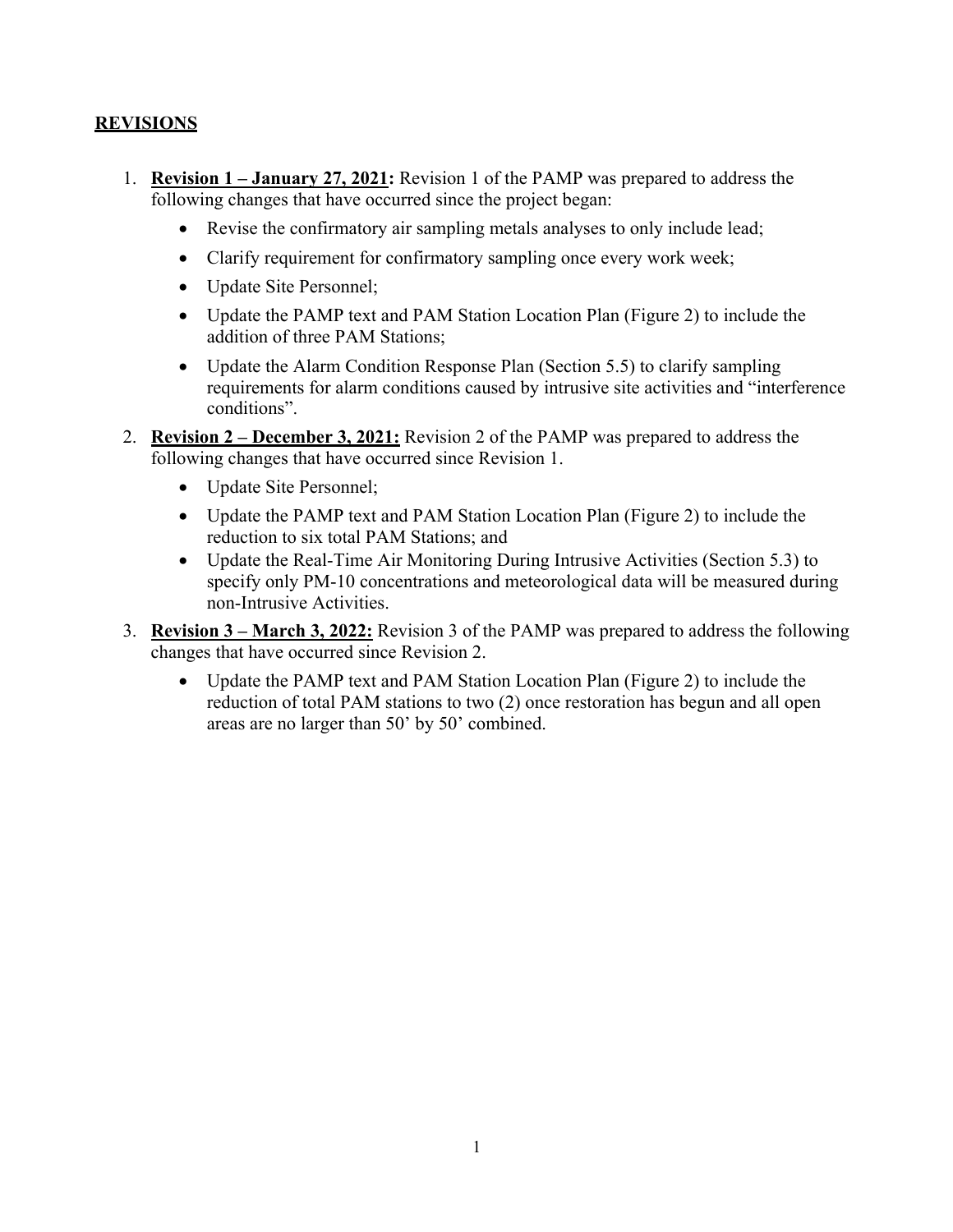# **1.0 INTRODUCTION**

On behalf of Public Service Electric and Gas Company (PSE&G), this Perimeter Air Monitoring Plan (PAMP) was prepared by Paulus, Sokolowski and Sartor, LLC (PS&S) and Emilcott Associates, Inc. (Emilcott) for use during the In-Situ Soil Stabilization (ISS) for the entire facility. This PAMP establishes guidelines and requirements for the perimeter air monitoring activities in support of the proposed ISS activities (a.k.a., the Site RA activities) at the former Harrison Gas Plant Site (Site) in the Town of Harrison, Hudson County, New Jersey. This PAMP was prepared to support the ISS presented in the Remedial Action Workplan Addendum for the Former PSE&G Harrison Gas Plant –March 2019 (RAWP).

This PAMP has been prepared in accordance with PSE&G Project Management Directives (PMD's). The PAMP action levels identified herein were determined using the current United States Environmental Protection Agency (USEPA) Risk Based Screening Levels: "*Regional Screening LevelsforChemical Contaminants at Superfund Sites*", Calculator for Site-specific Residential Risk-Based Screening Levels for Ambient Air<sup>1</sup>.

# **1.1 Site Location, History and CurrentConditions**

# **1.1.1 Site Location**

The Site is a contiguous triangular-shaped parcel of land encompassing approximately 32 acres. The Site is bounded on the east by Frank E. Rodgers Boulevard, on the southsouthwest by the Passaic River, and on the west- northwest by rail lines operated by The National Railroad Passenger Corporation (AMTRAK) and Port Authority Trans-Hudson (PATH). The Site contains approximately 1,600- feet of shoreline with the Passaic River located along the southerly Site boundary.

# **1.1.2 Site History**

The Site was acquired through several separate transactions by PSE&G and its predecessors from 1884 through 1924. In 1902, PSE&G first started using the Site as a large oil and manufactured gas (MGP) storage facility for PSE&G's former Market Street Gas Works, located on the southern and opposite side of the Passaic River in Newark, New Jersey. The MGP plant at the Site was constructed between 1924 and 1926 and brought on line in 1926. The MGP plant operated as a base load plant until approximately 1963 when it was converted to peak shaving status. The primary MGP process utilized at the Site was the carbureted water gas process. It was retired from service after the winter of 1986 - 1987. Approximately 0.67 acres located in the northeasterly portion of the Site was recently sold by PSE&G to PATH.

<sup>&</sup>lt;sup>1</sup> Refer to the USEPA calculator website at https://epa-prgs.ornl.gov/cgi-bin/chemicals/csl\_search.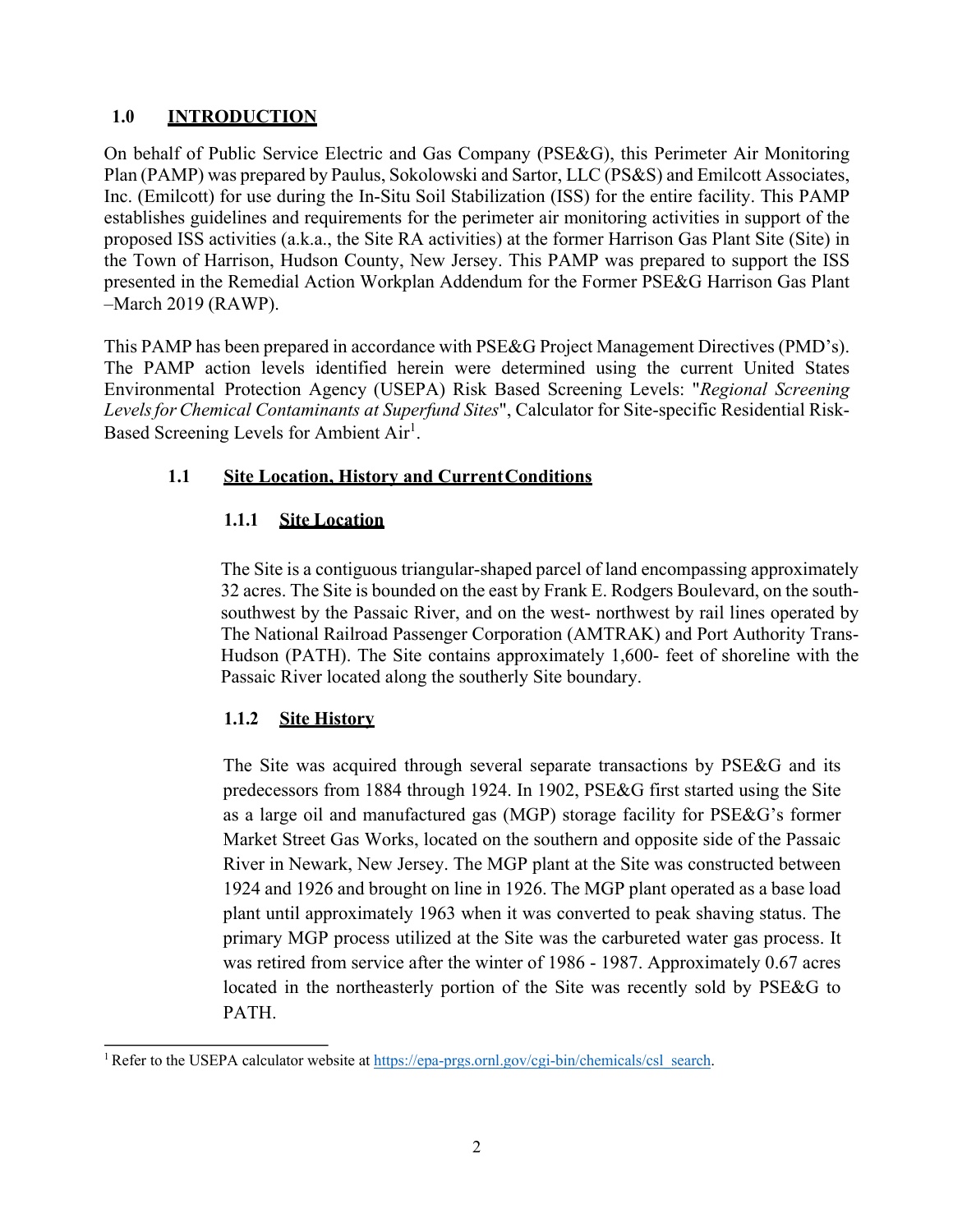The Site is presently used as headquarters facilities for the following 4 PSE&G units and operations:

- 1. PSE&G Harrison Gas Distribution headquarters;
- 2. PSE&G Harrison Appliance Service headquarters;
- 3. PSE&G Resource recovery and construction groups;
- 4. PSE&G natural gas Metering and Regulating (M&R) station; and

Since the former MGP plant was removed only to the grade surface, former MGP foundations, pipes and other remnants remain.

In accordance with the NJDEP Land Use mapping database, Land Use/Land Cover layer (NJDEP 2002b), the land use at the Site is classified as Industrial. Land use at the Site has not changed since the MGP facility was decommissioned.

For purposes of evaluating potential health effects on nearby receptors, the Full-Time Resident receptor category was utilized, due to residential units to the east of the remediation area, immediately across Frank E. Rodgers Boulevard. There is also an outdoor workforce on the PSE&G premises, working in close proximity to the remediation area. The Residential category was selected as the critical sensitive receptor because its action levels are more constraining.

# **1.2 Proposed Remedial Activities**

Based on an evaluation of the Site history, the contaminants of concern include MGP products or coal tar, volatile organic compounds, certain metals, and poly-aromatic hydrocarbons (PAHs). As documented in the RAWP, to address soils impacted with coal tar, the planned remedial actions involve the removal, by excavation, of soil within the upper 7-10 feet. After the excavation is complete, the selected remedial contractor will install a working platform on the excavation bottom/subgrade. The remedial contractor will then use the working platform to treat coal tar-impacted soil using ISS methods.

# **1.3 Key Personnel**

The following are the key personnel for the Site sediment remediation activities. Paulus, Sokolowski & Sartor, LLC (PS&S) is the construction oversight engineer (COE) and PAMP implementation consultant for PSE&G. The Remedial Action (RA) Contractor is Sevenson Environmental Services, Inc. (SES). Emilcott Associates, Inc. (Emilcott) is PS&S's PAMP Program consultant.

# **PSE&G Personnel**

Jacques Benaroch, P.E., Senior Project Manager Cilien Hanna, Project Manager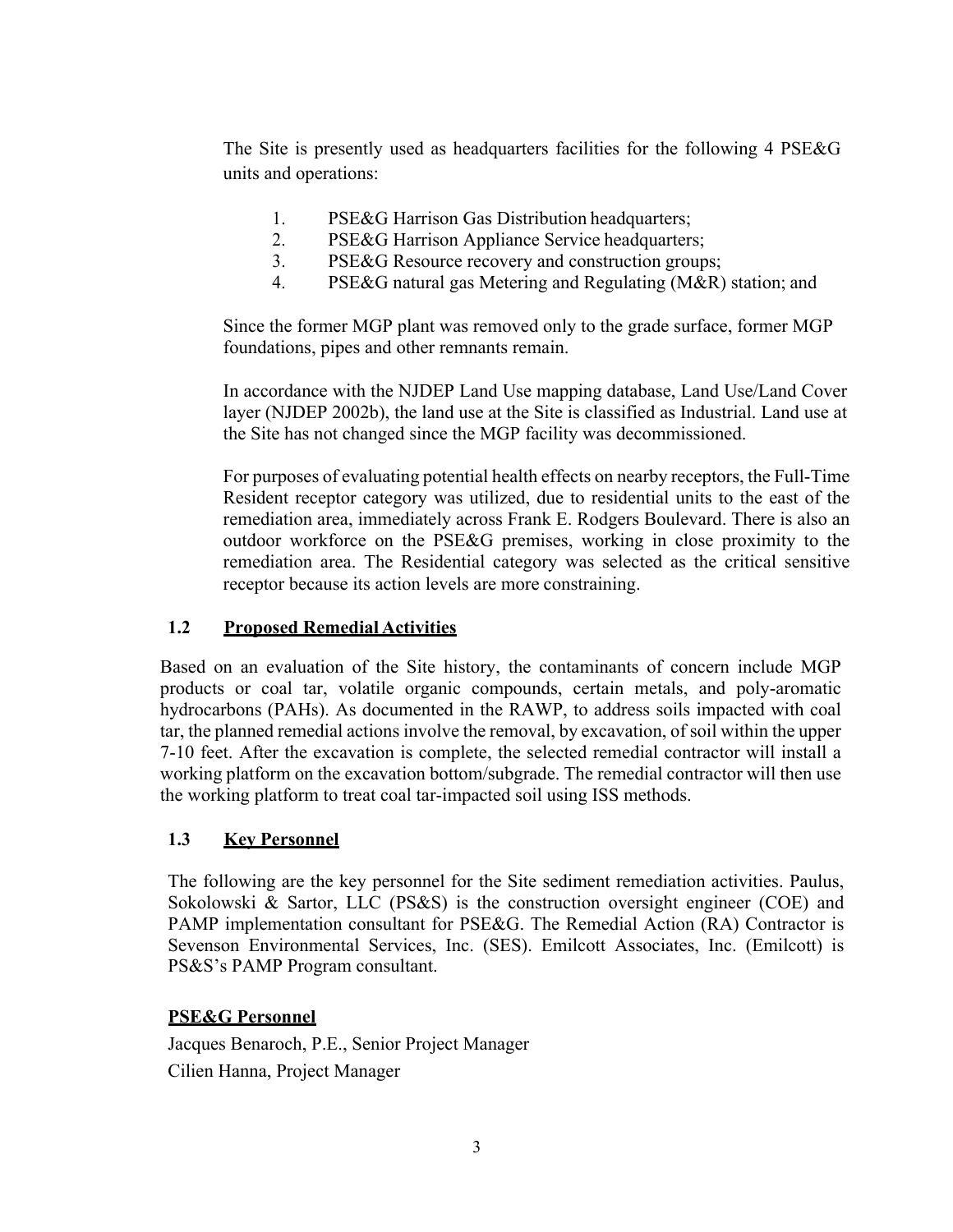#### **PS&S Personnel**

Janos Szeman, P.E., Program Manager James Boyer, P.E., Project Manager Collin Boylan, Construction Oversight Engineer (COE) Rich Andes, Assistant Construction Oversight Engineer (ACOE) Ed Brim, Perimeter Air Monitoring Technician (PAMT) David Tomsey, Emilcott PAM Program Operations Manager

#### **RA Contractor Personnel**

Mike Muth, Project Manager (PM) Joe Casper, Quality Control Engineer Chester Adams, Project Superintendent Wyatt Beougher, Site Safety and Health Officer (SHSO)

#### **1.3.1 Responsibilities**

The PSE&G Project Manager has the overall responsibility for the implementation of the PAMP.

PS&S, on behalf of PSE&G, has prepared this PAMP and will be responsible for the day-to-day perimeter air monitoring activities. The PAMT will be responsible for the operation of the air monitoring equipment, collection of air samples and submission of the samples to the laboratory, and compiling the results of the air monitoring data. The COE is responsible for immediately notifying the RA Contractor of any exceedances of the action levels so that the appropriate control measures can be taken.

The RA Contractor has the responsibility for the implementation of the odor, emission, and dust control measures to reduce levels of organic vapors and dusts below the action levels specified herein. The RA Contractor's SHSO will work with the PAMT, ACOE, and COE throughout the Site remediation activities to monitor worker exposure and manage the RA Contractor operations in compliance with this PAMP.

The RA Contractor, and two of the PAMT, ACOE, or the COE will be members of the Odor Assessment Team (OAT).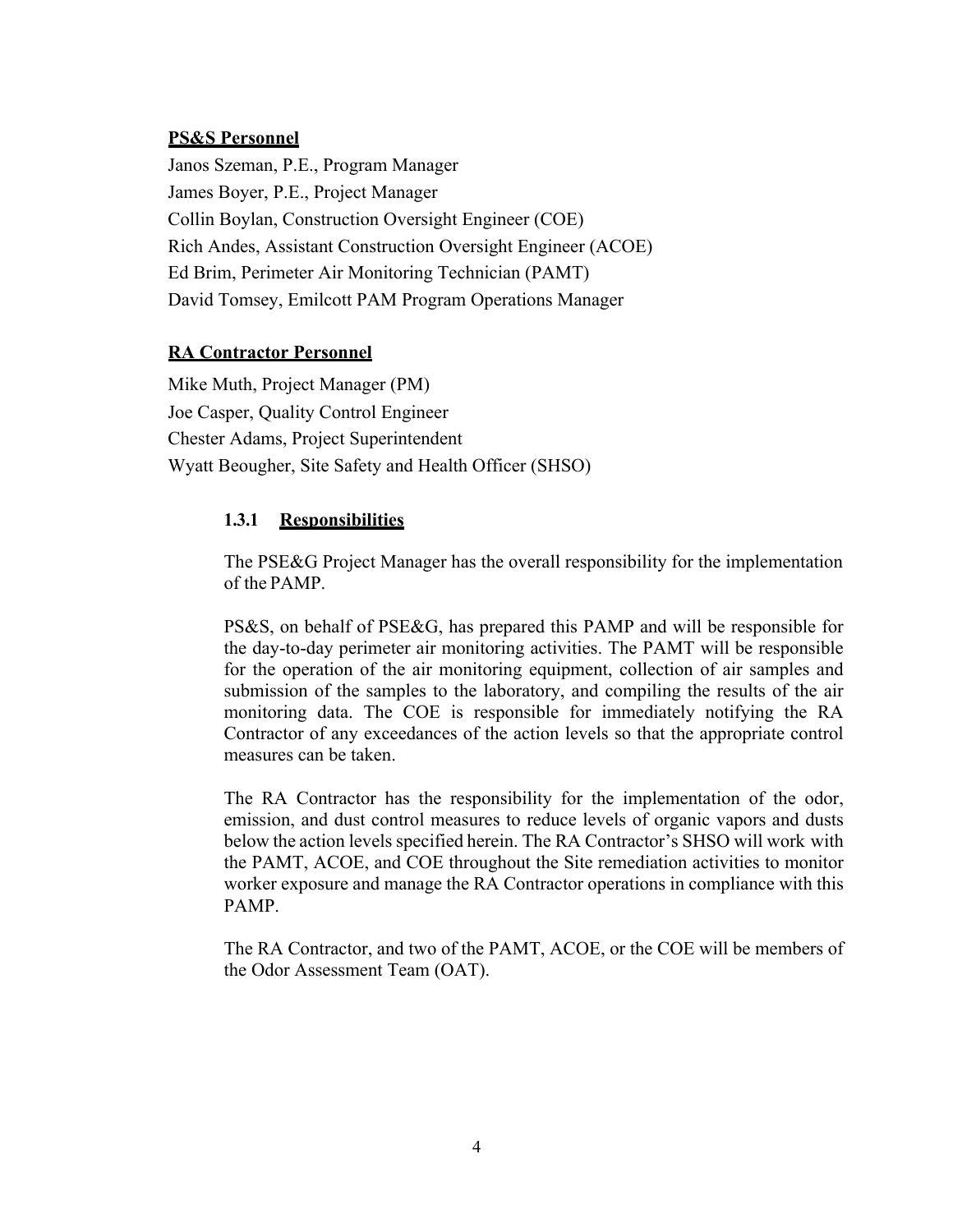## **2.0 PROJECT OBJECTIVES**

#### **2.1 Perimeter Air MonitoringObjectives**

The purpose of this PAMP is to provide that members of the general public, including the PSE&G workforce located at the Site but not involved with this remediation project, are not exposed to hazardous airborne contaminants originating from the Site RA as determined by measured concentrations above the action levels provided in this PAMP.

This PAMP was designed to accomplish the following objectives:

- 1. Protect human health from exposure to unacceptable risk levels of contaminants resulting from fugitive emissions of former MGP process residuals, based on application of the USEPA risk-based calculator (cited above);
- 2. Minimize risk of community exposure to contaminants resulting from remediation work performed at the Site;
- 3. Determine the need for, and evaluate the effectiveness of, vapor and/or dust emission controls;
- 4. Monitor and document ambient air quality at project perimeter locations during remediation activities to prevent elevated off-Site exposures;
- 5. Establish/foster community confidence;
- 6. Evaluate the monitoring data to evaluate exposure risks at the project perimeter;
- 7. Verify real-time air monitoring data through the collection of confirmatory samples; and,
- 8. Complete a summary of the PAM Program for inclusion into a Remedial Action Report (RAR) to document the results and evaluate the exposure risk.

The following assumptions and variables were used as input parameters into the USEPA calculator:

| Sensitive Receptor:      | <b>Full-Time Resident</b>                  |
|--------------------------|--------------------------------------------|
| <b>Project Duration:</b> | 550 work-days                              |
| Work Shifts:             | 5 days/week, 8 hours/day of intrusive work |

The calculator was run for all analytes having detected values of soil samples.

# **2.2 Data Quality Objectives**

The Data Quality Objectives (DQOs) for this PAMP are established to define the data gathered in relation to the methods used to collect the data and the data's anticipated end use. The DQOs apply to the equipment that are being used, their calibration and maintenance, and other factors that may impact sample integrity and the quality of the data collected.

Both real-time screening level and confirmatory data will be collected to evaluate contaminant levels in the air at the perimeter of the Site RA (refer to Figure 2). The DQOs are directed at confirming the integrity of the PAMP procedures for real-time monitoring and for collection, custody, transportation, and analysis of confirmatory samples. The following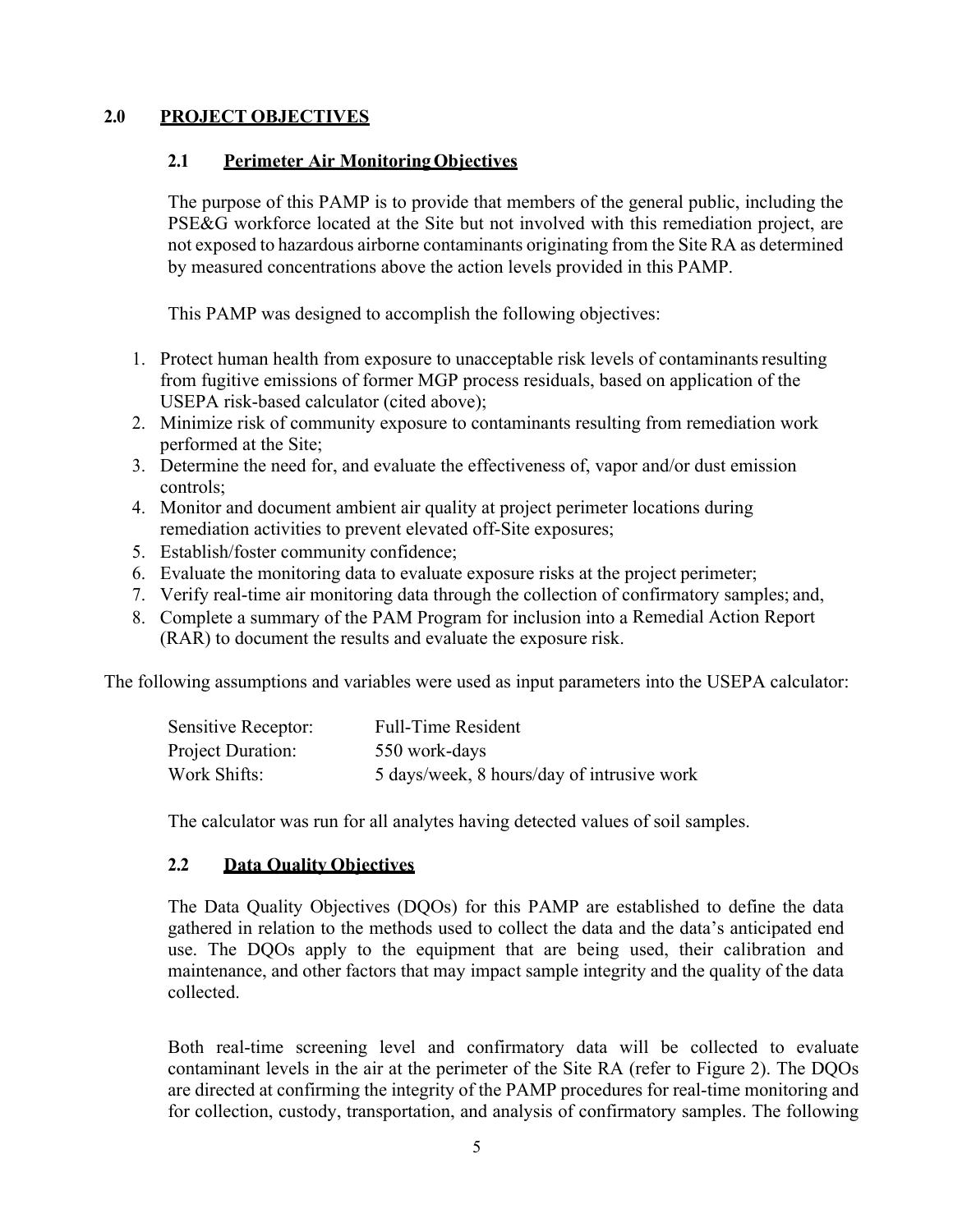DQO levels will be utilized during the performance of Site RAs.

- 1. **Real-time screening data**: Field screening will be performed using PAMP field stations equipped with a photo-ionization detector (PID) and an aerosol dust monitor. The quality assurance/quality control (QA/QC) for this equipment includes routine calibration in accordance with the manufacturer's specifications. The data collection QA/QC control is limited to basic calibration checks. The real-time data will be used to document airborne concentrations measured during Site RA activities and assist Site personnel with determining the need for additional vapor and/or dust suppression activities or alteration of work activities. The real-time data will be used to show compliance with the acute action levels for perimeter air quality.
- 2. **Confirmatory data**: This DQO level applies to analyses performed off-site at an analytical laboratory. The analyses will be conducted in accordance with the appropriate USEPA, Occupational Safety and Health Administration (OSHA), and/or National Institute of Occupational Safety and Health (NIOSH) air sampling methods. The data will include QA/QC elements specified by the appropriate analytical method. The data will be used to show compliance with the chronic action levels for specific target compounds. Periodic confirmatory samples will be collected once every work week while work activities are ongoing or impacted soils are exposed to monitor average perimeter air concentrations over the duration of the Site RAs. Action level exceedance confirmatory samples will be collected whenever there is an action level trigger condition on the real-time PAMP Program equipment, that is associated with remediation activities, to providedefinitive data for evaluation of the alarm condition (refer to Section 4.0).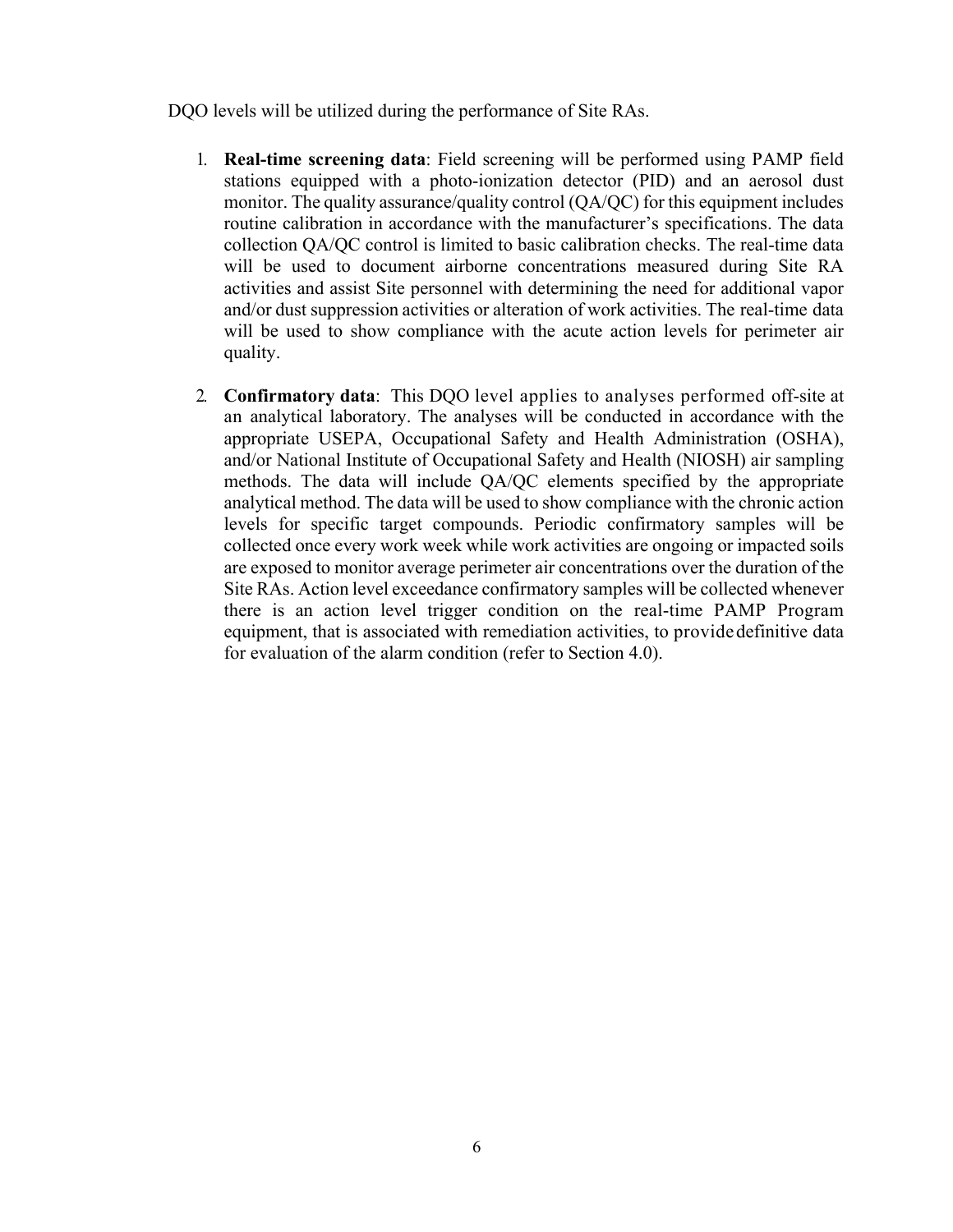# **3.0 TARGET PAMP PARAMETERS AND ACTIONLEVELS**

The following PAMP Action Levels will be tracked and implemented:

- A. Acute Air Monitoring Action Levels
- B. One Hour Short-Term Air Monitoring Action Levels
- C. Chronic Air Monitoring Action Levels

### **3.1 Development of PAMP ActionLevels**

The PAMP Program presented herein is based on a review of the waste classification sampling conducted over the entire remedial action area. From the standpoint of the PAMP, the four BTEX constituents of concern (COCs) are benzene, toluene, xylene, and ethylbenzene which are reportedly present in significant proportions, as would be expected at a former MGP site. Based on the reported soil concentrations, the amount of benzene that could be released into the air is approximately 2.7 percent (%) of the total VOCs, and the 4 BTEX constituents comprise approximately 21% of the TVOC concentration. Detectable VOCs, SVOCs, and metals indicated in soil sample results and evaluated in action level calculations are included in Appendix A.

The chronic action levels for VOCs, SVOCs, and metals included in Appendix A were derived using the USEPA "*Regional Screening Levels for Chemical Contaminants at Superfund Sites*" which is a calculator that produces risk-based screening levels based on human inhalation factors. The NJDEP Benchmark Concentrations calculated from Unit Risk Factors for Inhalation was the basis for the lead chronic action level.

Calculations for deriving these action levels are provided in Appendix A in two tables,one for particulates (PM-10) and the other for VOCs. All constituents that had detected samples in the waste class data are listed, although not all these constituents were available in the USEPA calculator database. Constituents without an EPA screening level are included in Appendix A's Action Level Calculation Tables and indicated with Not Applicable (NA).

# **3.1.1 Acute Air Monitoring Action Levels**

Among the VOC constituents, the most restrictive is benzene, with a site-specific screening level of 46.7 parts per billion (ppb) based on the EPA's Risk Based Screening Levels used to determine the acute VOC action level.

The acute PM-10 action level criteria were determined based on evaluating calculated screening levels for the various metals and SVOCs found in the soil results. For these parameters, the calculated real-time chronic action levels are much greater than any particulate levels that would realistically be encountered in typical field operations (refer to Appendix A). By comparison, the acute action level for PM-10 from the National Ambient Air Quality Standard (NAAQS) for PM-10 is  $0.150 \text{ mg/m}^3$  as specified in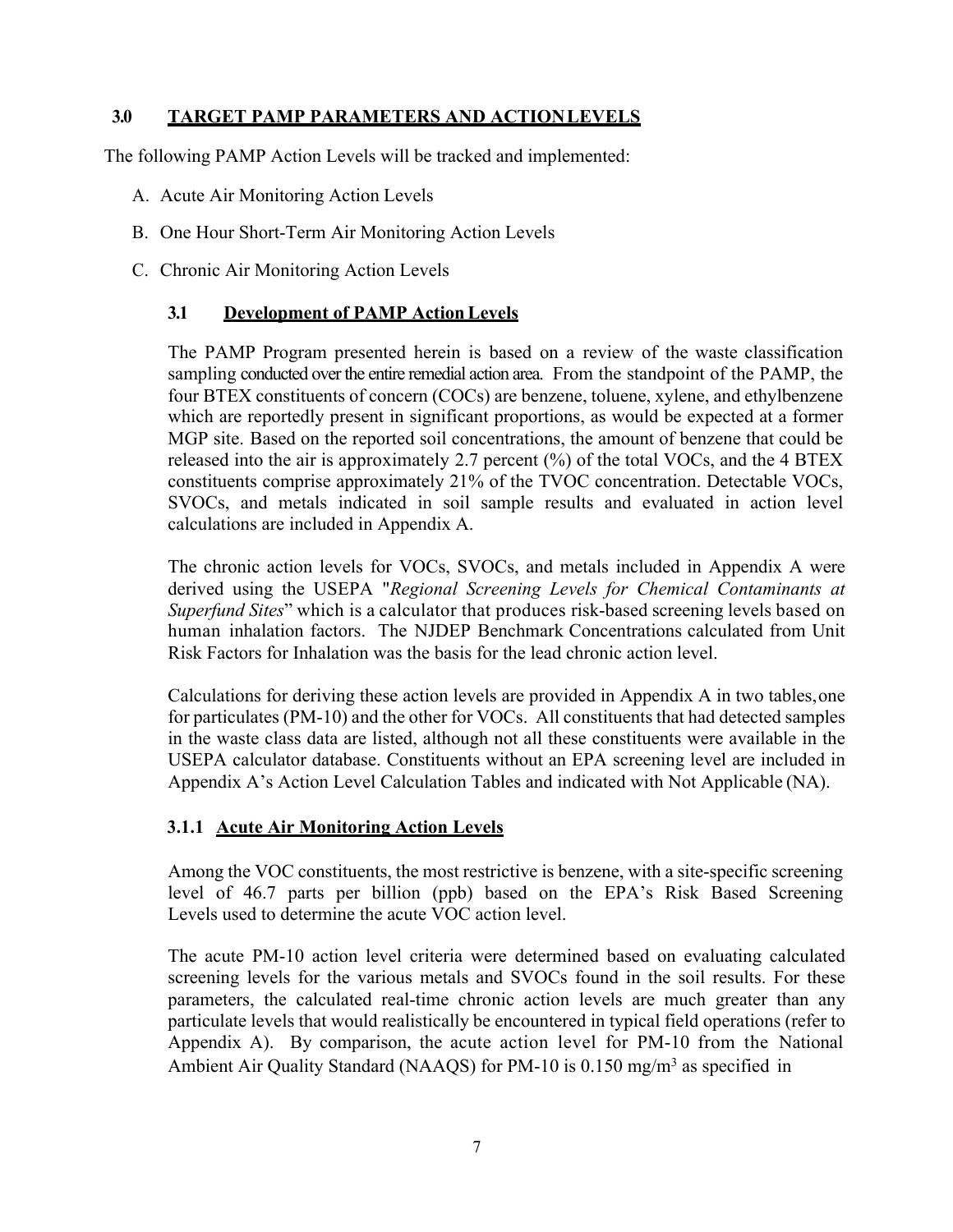USEPA 40 CFR Part 50. This value will be used as the PM-10 action level for this PAMP.

# **3.1.2 One Hour Short-Term Air Monitoring Action Levels**

The One Hour Short-Term Air Monitoring Action Levels will be utilized for the VOC Site primary COC, benzene, is 373.6 ppb. This is derived from the ratio of the 8-hour intrusive work shift to a 1-hour duration for comparison with a SUMMA canister for analytical exceedance sampling.

# **3.1.3 Chronic Air Monitoring Action Levels**

Among the VOC constituents, the most restrictive is benzene, with a site-specific screening level of 46.7 ppb and a calculated 15-minute time weighted average real-time TVOC action level of 28.5 ppm (refer to Appendix A). As a safety factor, a percentage of the calculated 15-minute time weighted average real-time TVOC action level of 28.5 ppm will be used. 1.4 ppm, or five percent of the calculated action level will be used as the acute action level.

The exposure parameters used in the calculation of the chronic action levels were selected to match the Site RA plans for the ISS program. Soil disturbance or intrusion is projected to take place over a period of approximately 550 working days (5 days perweek, over a nominal 10-hour work day with anticipated 8 hours of intrusive activities). During these periods, it is assumed that the Site RA soil excavation, ISS and other Site RA disturbance activities could lead to fugitive airborne vapors and/or particulates that could be transported off-site. As such, the chronic action levels are tailored to be protective and reflective of the Site RA and the RAWP. The critical receptor category used in the calculations is a Full-Time Resident, based on the proximity of nearby residences. In addition, PSE&G outdoor workforce is present on the extended Site but not involved with the proposed Site RA efforts. The PSE&G outdoor workforce is also a sensitive receptor.

| Table 1 - PAMP Action Levels                       |                           |                         |  |  |
|----------------------------------------------------|---------------------------|-------------------------|--|--|
| <b>Action Level</b>                                | $PM-10$                   | <b>VOC</b>              |  |  |
| Acute Air Monitoring<br><b>Action Level</b>        | $0.150$ mg/m <sup>3</sup> | $1.4$ ppm<br>$(TVOC)^2$ |  |  |
| One Hour Short-Term Air<br>Monitoring Action Level | N/A                       | 373.6 ppb <sup>1</sup>  |  |  |
| Chronic Air Monitoring<br><b>Action Level</b>      | $0.150$ mg/m <sup>3</sup> | 46.7 ppb <sup>1</sup>   |  |  |

In summary, the real-time PAMP action levels are summarized in the following Table 1.

1) Values are specific to benzene, additional chronic air monitoring action levels can be observed in Appendix A.

2) TVOC – total volatile organic compounds as measured by a PID.

# **3.2 Analytical Sampling**

A program of analytical sampling is recommended both for confirmatory purposes and exceedance oversight. For this PAMP, the sampling program will include VOCs, PAHs and metals. The following table summarizes the sampling methods to be used.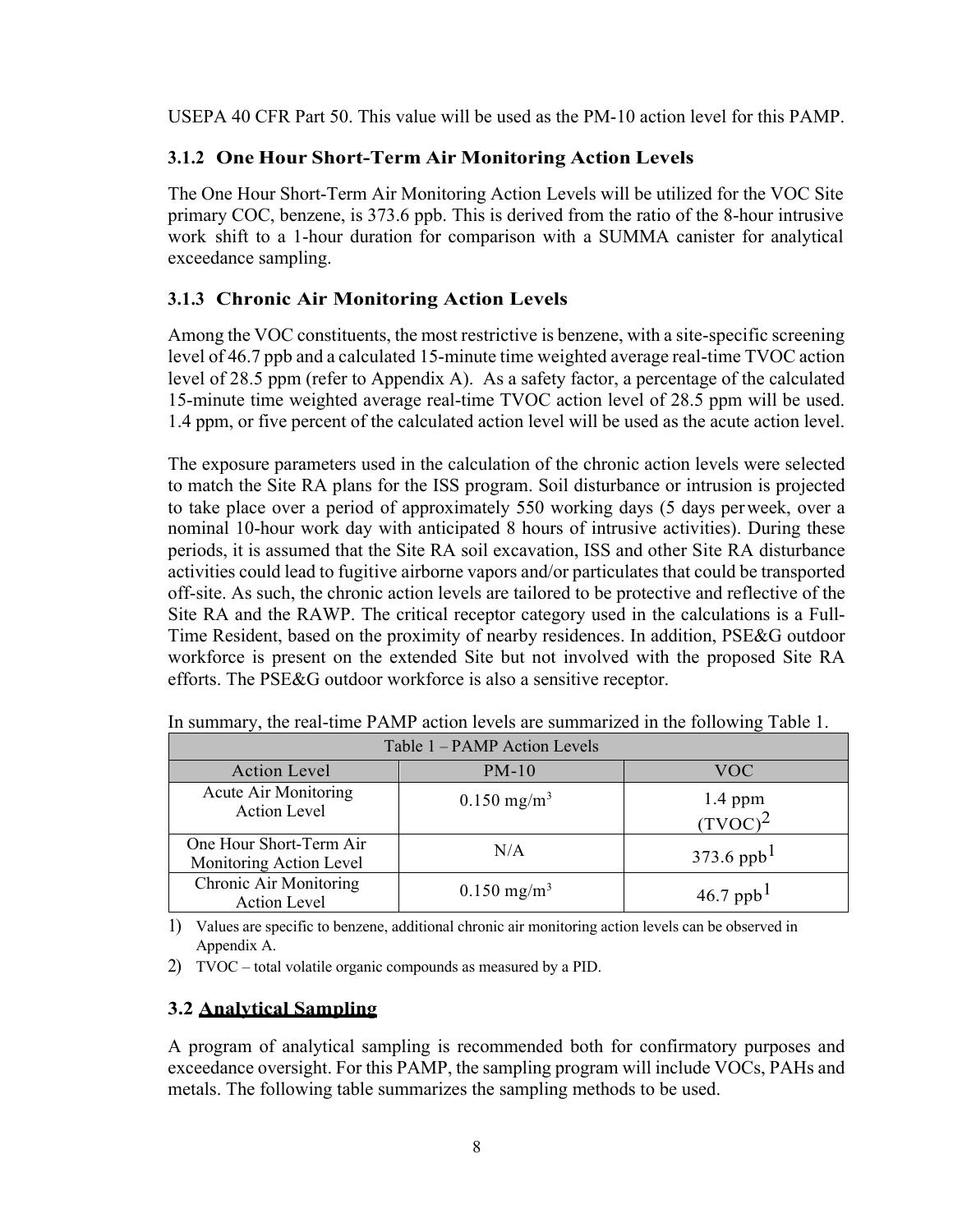| Table 2 – Analytical Sampling |                  |                             |  |  |
|-------------------------------|------------------|-----------------------------|--|--|
| <b>Constituent</b>            | <b>Method</b>    | <b>Sampling Media</b>       |  |  |
| Benzene                       | EPA Method TO-15 | Summa Canister              |  |  |
| Naphthalene                   | $TO-13A$         | PUF/XAD                     |  |  |
| Lead                          | EPA Method 6020B | Mixed Cellulose Ester (MCE) |  |  |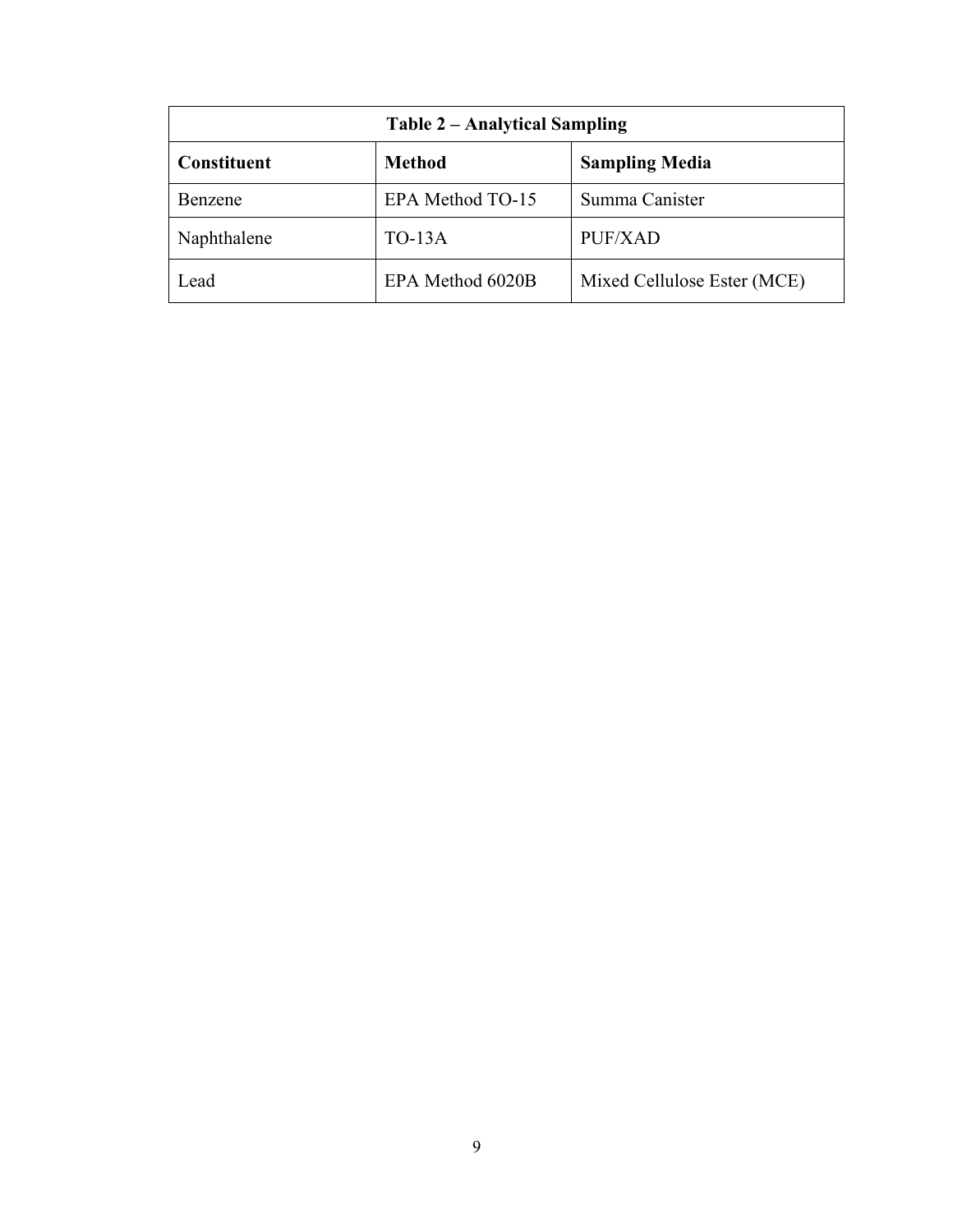# **4.0 INSTRUMENTATION**

The following monitoring and sampling instruments will be utilized by PAMT to implement the PAMP.

PIDs with data-logging capabilities will be used to monitor the levels of Total VOC (TVOC).

- A. PIDs can measure the concentration of TVOC within the ambient air, but are unable to distinguish specific compounds. The PID to be used will be a RAE Systems MiniRAE- 3000 or equivalent.
- B. Particulate monitors with data-logging capabilities will be used to detect concentrations of PM-10. The monitor to be used will be a TSI model DustTrak-II, 8530, or equivalent.
- C. An automated weather station will be used to monitor wind direction, wind speed, temperature, relative humidity, and barometric pressure.
- D. These instruments will be part of an integrated air-monitoring system transmitting data from the instruments to a secure off-site database server through cellular telemetry. The server will maintain the master database and will generate alerts and alarms, which will be communicated to the PAMT at the base-station console and by cell phone or another web enabled device. Each PAMP station will contain a PID and PM-10 and will also maintain a local database of environmental measurements for redundancy. The PAMT will upload data from the PAMP stations on a weekly basis. The PAMP server will correlate wind-speed and direction to the environmental measurements in real-time.

#### *Confirmatory air sampling equipment (CSE)*

- A. 6-liter Summa canisters with air intake regulators will be used for confirmatory and exceedance sampling of benzene. One and eight-hour regulators will be available onsite to account for varying sampling needs.
- B. A high-volume Polyurethane Foam (PUF) Sampler will be used for confirmatory and exceedance sampling of Naphthalene.
- C. A 4 liter per minute (lpm) sampling pump will collect confirmatory and exceedance samples of lead through an MCE filter for laboratory analysis.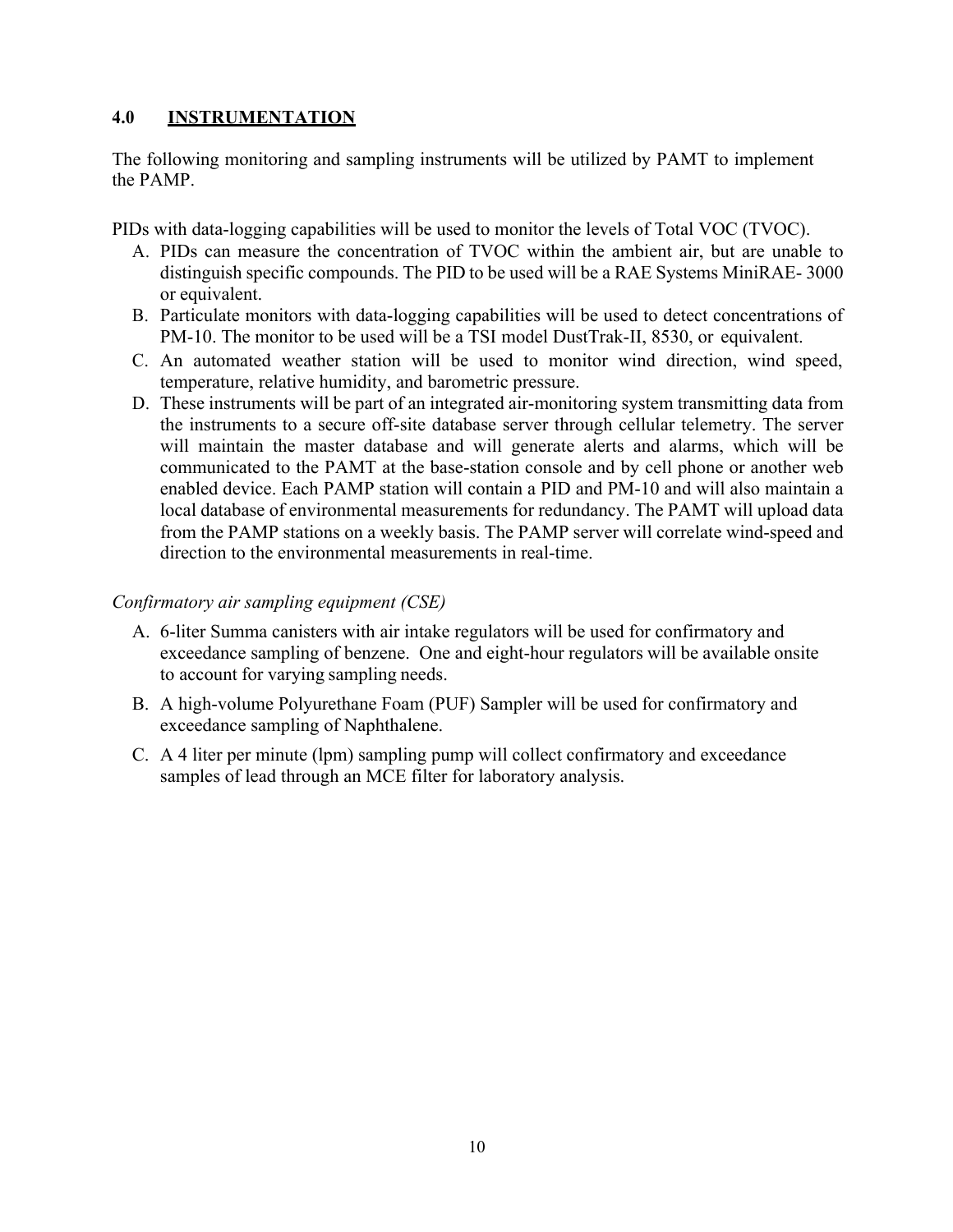### **5.0 PERIMETER AIR MONITORINGPLAN**

#### **5.1 Number and Placement of PAMP StationLocations**

Six (6) PAMP stations (AMS-1, AMS-3, AMS-5, AMS-6, AMS-7, AMS-9) will be in use for real-time monitoring during remedial action. Four of the PAMP stations will be located at cardinal locations around the active RA operations and will remain operational throughout the duration of RA operations. The remaining two stations will be dedicated to buildings in use by sensitive on site receptors to provide them with air monitoring coverage. Of these two remaining PAMP stations, one mobile PAMP station will be positioned adjacent to the onsite PSE&G M&R station and will move daily based on evaluation of wind direction, on site receptors, and daily activities to be performed. One PAMP station will be located at the Appliance Service. The number and specific location of necessary PAMP stations are subject to change, and will be interpreted by the CIH (Emilcott) based on the location of soil excavation activities and ISS Site RA operations, wind direction, and location of sensitive receptors. Nonetheless, PSE&G may opt to increase the number of proposed stations due to the location and separation of onsite activities. Figure 2 provides the proposed PAMP station locations for the initial scope of RA activities. Additional PAMP Stations will be documented in a PAMP Addendum to be distributed to the PSE&G Project Team.

Each PAMP station will be configured with air intake ports at a height of 4 feet to 5 feet above grade surface to represent the breathing zone. The PAMP stations will be housed in a tripod mounted weatherproof enclosure to allow for movement based onsite RA activities. The PAMT will have an extra set of real-time monitoring equipment available as a backup and to verify the proper operation of the instruments at the PAMP stations. Should more than one instrument of the same type fail, Site RA operations may continue for up to 24 hours with only 3 of the 4 PAMP stations at cardinal locations in service. The station located adjacent to the PSE&G M&R station, and the station dedicated to the PSE&G Appliance Service Building, will remain in service continuously while the buildings are occupied and in use. In this instance the PAMT, in consultation with the COE, will modify the established perimeter air monitoring configuration until the system can be restored to the predetermined necessary amount of PAMP stations. The implementation of the modified configuration will be recorded on the Site map, and the reasons for the equipment outage will be noted in the perimeter air monitoring field report.

PAM stations will be reduced to two (2) once restoration has begun and all open areas are no larger than 50' by 50' combined. AMS-6 will be dedicated to the upwind position whereas AMS-10 will be dedicated to the downwind position. These air monitoring stations will be moved daily based on evaluation of wind direction, on site receptors, and daily activities to be performed.

#### **5.2 Baseline Air Monitoring**

Prior to the disturbance of soil at the Site, air monitoring will be conducted at the project perimeter to establish baseline air quality levels for the primary COCs. Real-time air monitoring will be performed for a period of 5 days for approximately 8 hours a day to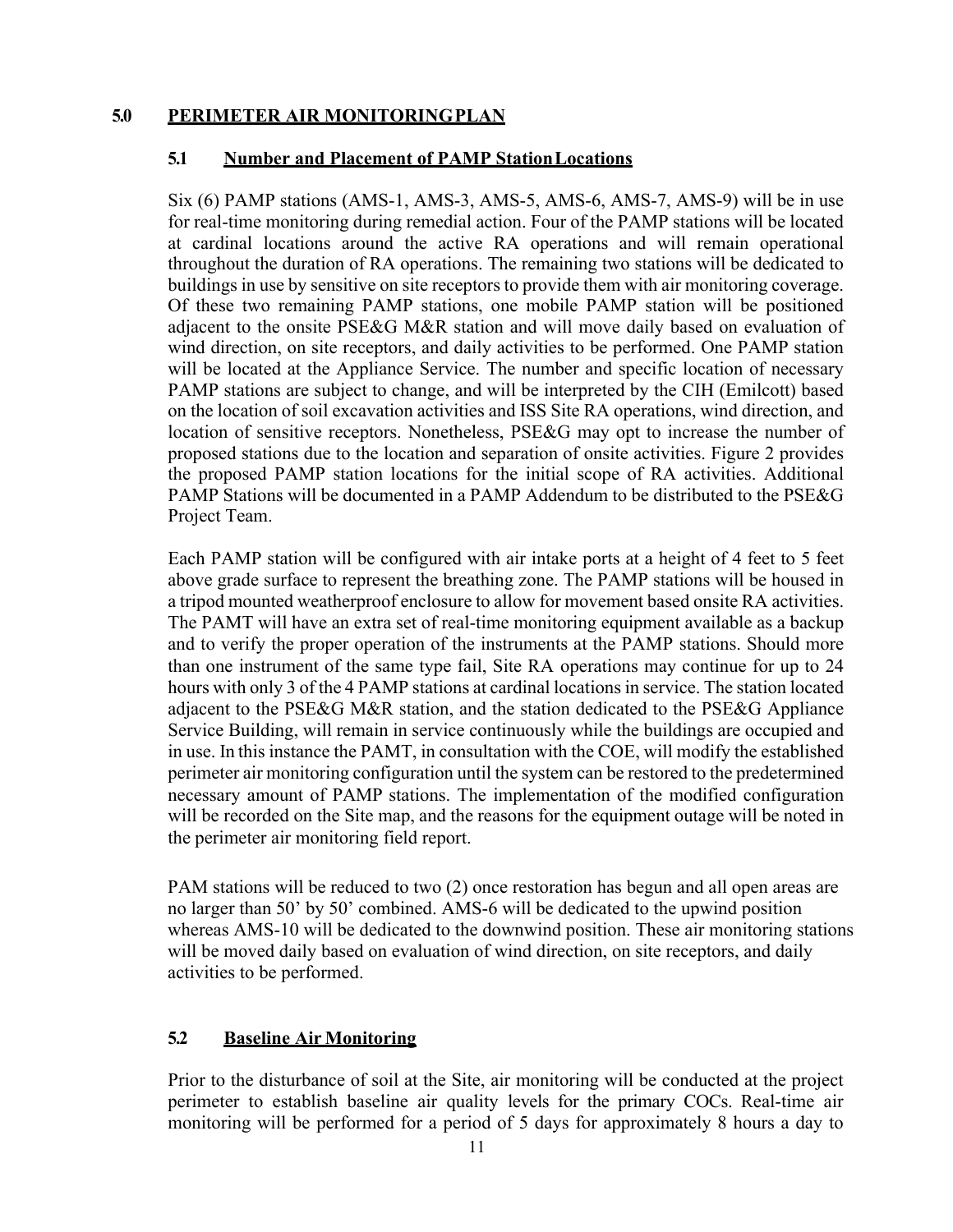establish baseline conditions prior to the start of the intrusive Site RA activities. In addition, one set of confirmatory air samples for benzene, naphthalene, and lead will be collected each day from the prevailing downwindlocation.

The results of the baseline monitoring will be used for comparison to the perimeter air quality readings obtained during intrusive activities, and specifically to establish background threshold levels of TVOC and PM-10 for application in triggering alarm and action-level notifications.

# **5.3 Real-Time Air Monitoring During IntrusiveActivities**

TVOC and PM-10 concentrations and meteorological measurements will be recorded by the FSME along the Site RA perimeter during major intrusive activities (as defined above). These data measurements will be transmitted continuously in real-time to the PS&S database server. The PS&S server will maintain the master database and will generate notification of alarm and action levels, which will be communicated to the PAMT by any internet-enabled device such as a PC, tablet, or smartphone. The FSME system will also correlate windspeed and direction to the environmental measurements in real- time, so that the PAMT will be aware of airflow patterns across the Site RA footprint when responding to alarms or other incidents of interest. The FSME system will also present real-time information about its own performance and status, eliminating the need for the PAMT to traverse the jobsite to verify operation of the FSME instruments. The PAMT will have a dedicated set of handheld FSME (PID and dust monitor, such as a personal data ram) to confirm the readings of the PAMP stations in the event of an alarm condition.

The PAMT, in conjunction with the COE and SHSO, will review the daily weather conditions and if adverse weather conditions are present, the necessity of daily PAMP operations will be determined.

During non-Intrusive activities only PM-10 concentrations and meteorological data will be measured by the FSME along the Site RA perimeter (as defined above).

# **5.4 Confirmatory Air Sampling**

Periodic confirmatory air samples for benzene, naphthalene, and lead will be collected during baseline air monitoring and then once every work week during intrusive activities, at a minimum. The baseline survey program and the sampling methods are described above. The day of the week the confirmatory sample is collected will vary each week. The confirmatory sample will be collected from the downwind location or the location that is likely to have the highest concentration of airborne contaminants. The confirmatory samples will be collected for a duration of 8 hours, to approximate the length of the typical work shift.

# **5.5 Alarm Condition ResponsePlan**

For action level exceedances, the notification of an alarm condition will be based on actual real-time measured values. The Procedure for Notification of an Exceedance of an Action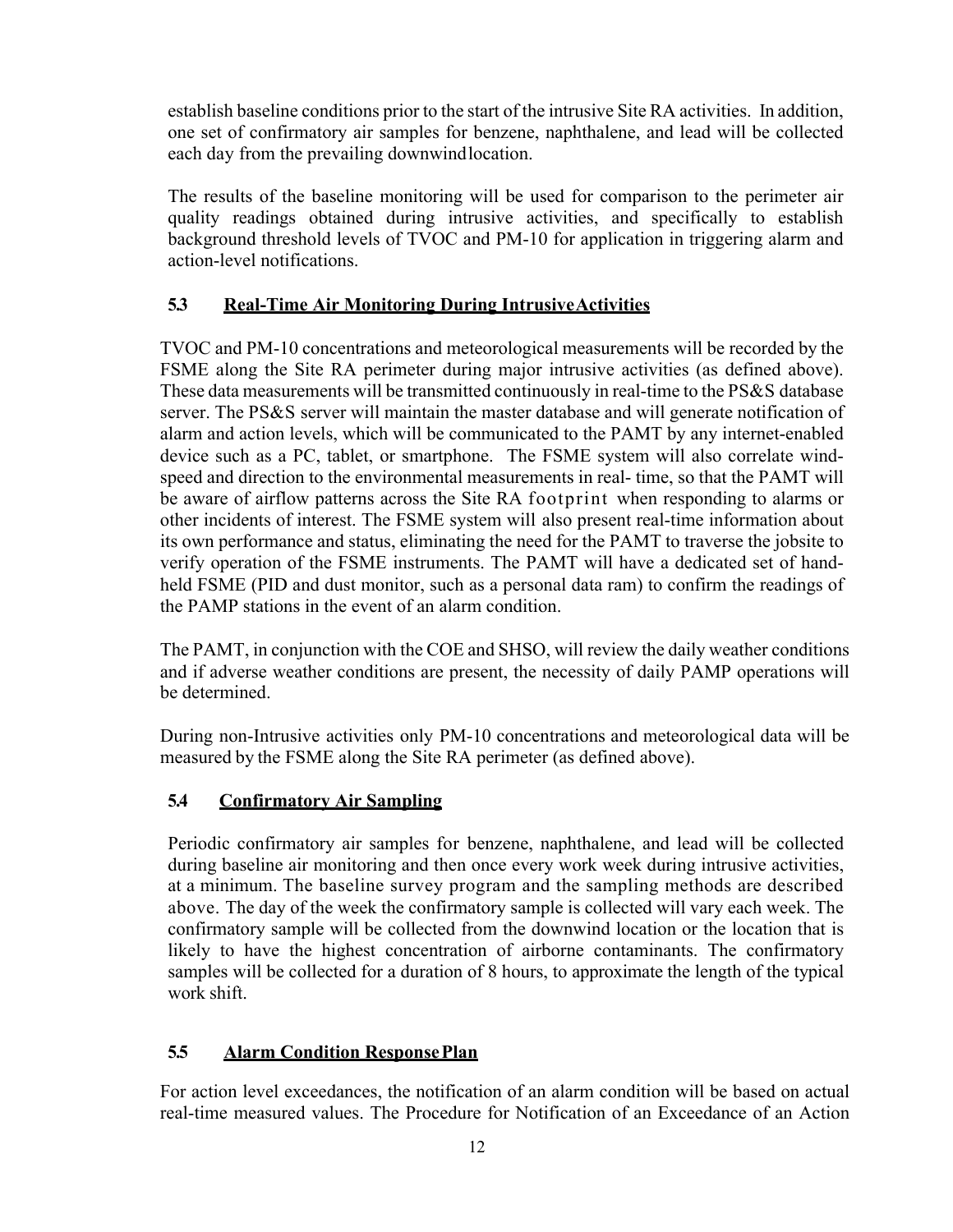Level is enclosed as Appendix C.

If an alarm condition occurs, and the resulting alarm can be attributed to activities not associated with soil excavation and Site RA activities no alarm sampling or response will occur. The PAMP alarm levels are calculated based on site-specific constituents of concern related to the former MGP site use as described in Appendix A. Exceedances from sources that are not related to the MGP contamination will be documented as "interference conditions" and actions should be taken to reduce those dust (PM-10) and/or TVOC levels as would occur on any construction operation, to the extent practical. Alarm conditions documented as interferences do not require exceedance sampling. This would apply to interference exceedances that may occur when handling Portland Cement at the ISS batch plant and other materials not associated with MGP contamination; when wind blows dust from areas outside of the remediation boundary; when trucks idle nearby air monitoring stations; when atmospheric conditions create exceedances; etc.

Action level exceedance air samples will be collected if an alarm condition occurs as described in the alarm condition response plan (refer to sub-sections 5.5.1 and 5.5.2). For TVOC alarms, a sample using a 1-hour SUMMA canister will be collected following the alarm condition. For PM-10 alarms, samples for PAHs and lead will be collected for the remainder of the workday using the methods listed in Table 2.

#### **5.5.1 VOC Emission Response Plan for Acute Air Monitoring Action Levels**

The real-time PAMP monitoring acute action level of 1.4 ppm was calculated for TVOC, as cited above.

- 1. If the instantaneous TVOC concentration exceeds 1.4 ppm at any of the PAMP stations along the project perimeter, the PAMT will attempt to identify the source of the VOC emissions. If the source is found to be caused by Site intrusive activities, the PAMT will notify the COE and SHSO so the SHSO can prepare to address the source. If the source is determined to be caused by activities not related to Site intrusive activities, no further action is needed.
- 2. If the time weighted average (TWA) perimeter TVOC concentration is sustained above 1.4 ppm for 5 minutes, the PAMT or SHSO will use an instantaneous Draeger tube to determine if benzene is present. If benzene is not present, no action is required by the COE or PAMT. If benzene is present between 0.2 to 1 ppm, the PAMT will notify the SHSO to implement the use of emission control measures (i.e., foam, water) and will prepare to collect an exceedance sample. The PAMT will continue to observe TVOC concentrations on the real-time monitoring equipment at that location for 15 minutes.
- 3. If the perimeter TWA TVOC concentration is sustained above 1.4 ppm for an additional 10 minutes (15 minutes total), intrusive activities will cease. Real-time monitoring and VOC emissions control will continue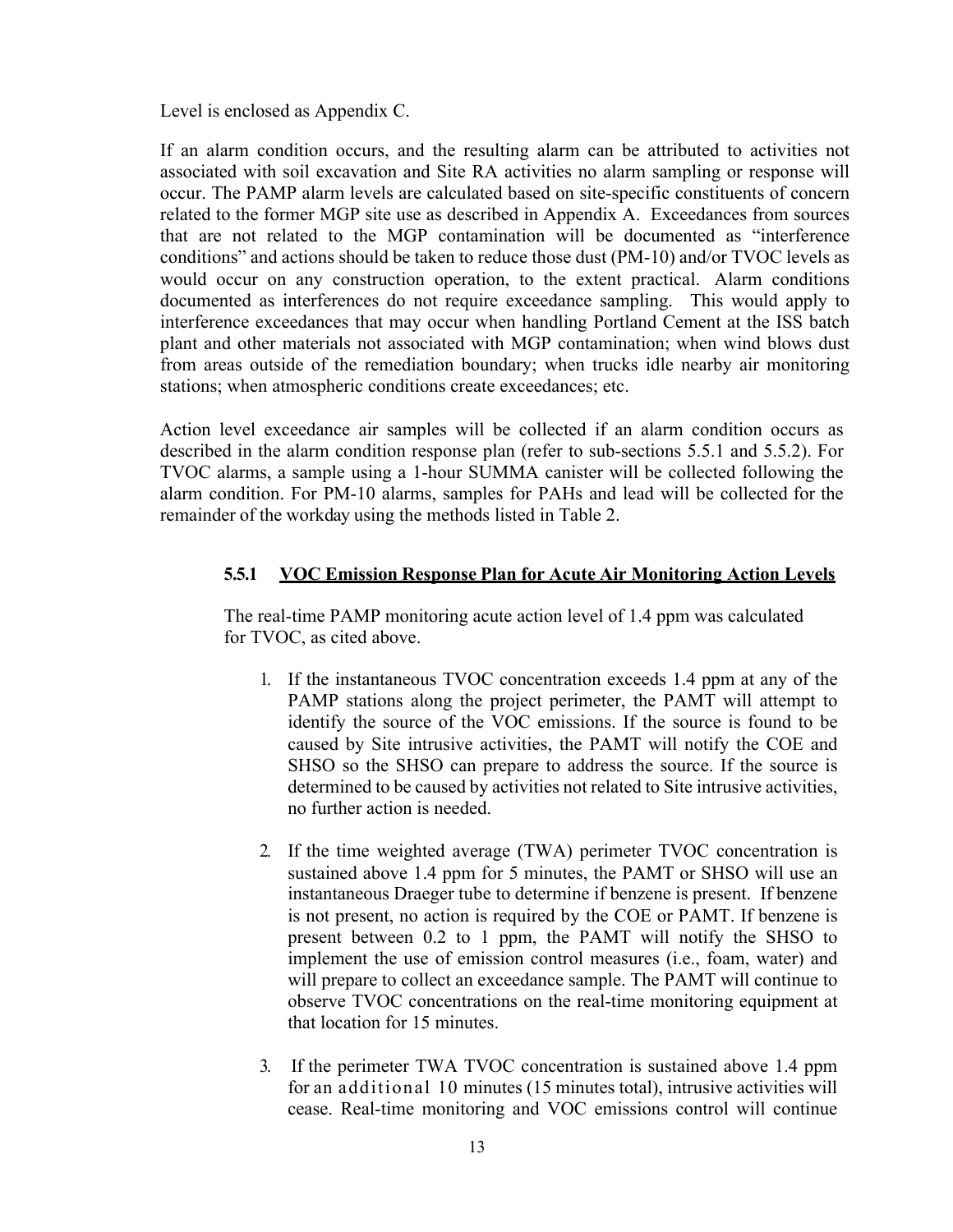until the alarm condition is no longer present, per Item 5, below. The PAMT will collect an action level exceedance confirmatory sample at the location of the exceedance for analysis of VOCs. Work procedures will later be re-evaluated to lessen emissions, and if applicable, Site RA activities will be updated.

4. When the perimeter TWA TVOC concentration falls below 1.4ppm over 15 minutes TWA, the alarm condition will be deemed to be no longer present, and Site RA intrusive work may resume.

#### **5.5.2 Particulate Monitoring Response Plan for Acute Risk**

- 1. If the instantaneous PM concentration exceeds  $0.150$  mg/m<sup>3</sup> at any of the PAMP stations along the project perimeter, the PAMT will attempt to identify the source of the PM emissions. If the source is found to be caused by Site intrusive activities, the PAMT will notify the COE and SHSO so the SHSO can prepare to address the source. If the source is determined to be caused by activities not related to Site intrusive activities, no further action is needed.
- 2. Sustained TWA readings over the action level of  $0.150 \text{ mg/m}^3$  for 5 minutes at a PAMP Station requires the RA Contractor to implement measures to control the emissions (i.e. application of water, tarps, plastic sheeting, and clean fill cover). PAMT will monitor the real-time readings and prepare to collect an exceedance sample.
- 3. Sustained TWA readings over the action level for an additional 10 minutes at a perimeter monitoring station (15 minutes total) requires the emissiongenerating activity to cease. Sustained readings over the action level for an additional 10 minutes at a perimeter monitoring station (15 minutes total) will trigger collection of an exceedance sample for PAHs and metals. The project team will confirm that all applicable dust best management practices (BMPs) are being employed. Work activity should focus on lessening fugitive dust emissions being generated.
- 4. When the perimeter TWA PM concentration falls below  $0.150 \text{ mg/m}^3$  over a 15 minutes TWA, the alarm condition will be deemed to be no longer present, and Site RA intrusive work may resume.

#### **5.5.3 VOC Emissions Monitoring for ChronicRisk**

Individual VOCs will be monitored for chronic risk by collection of one confirmatory sample in a SUMMA canister over one workday (i.e., 8 hours) each work week and analyzed by USEPA Method TO-15. The sample will be collected from a downwind perimeter location. The results will be compared to the individual BTEX chronic action levels. Should the respective chronic action levels be exceeded by the running average of the weekly confirmatory sample results, the Site RA activities will be re- evaluated to lessen VOC emissions to the project perimeter. Actions taken to maintain the TVOC levels below the respective chronic action levels may include use of vapor-controlling foam or the use of wind screens.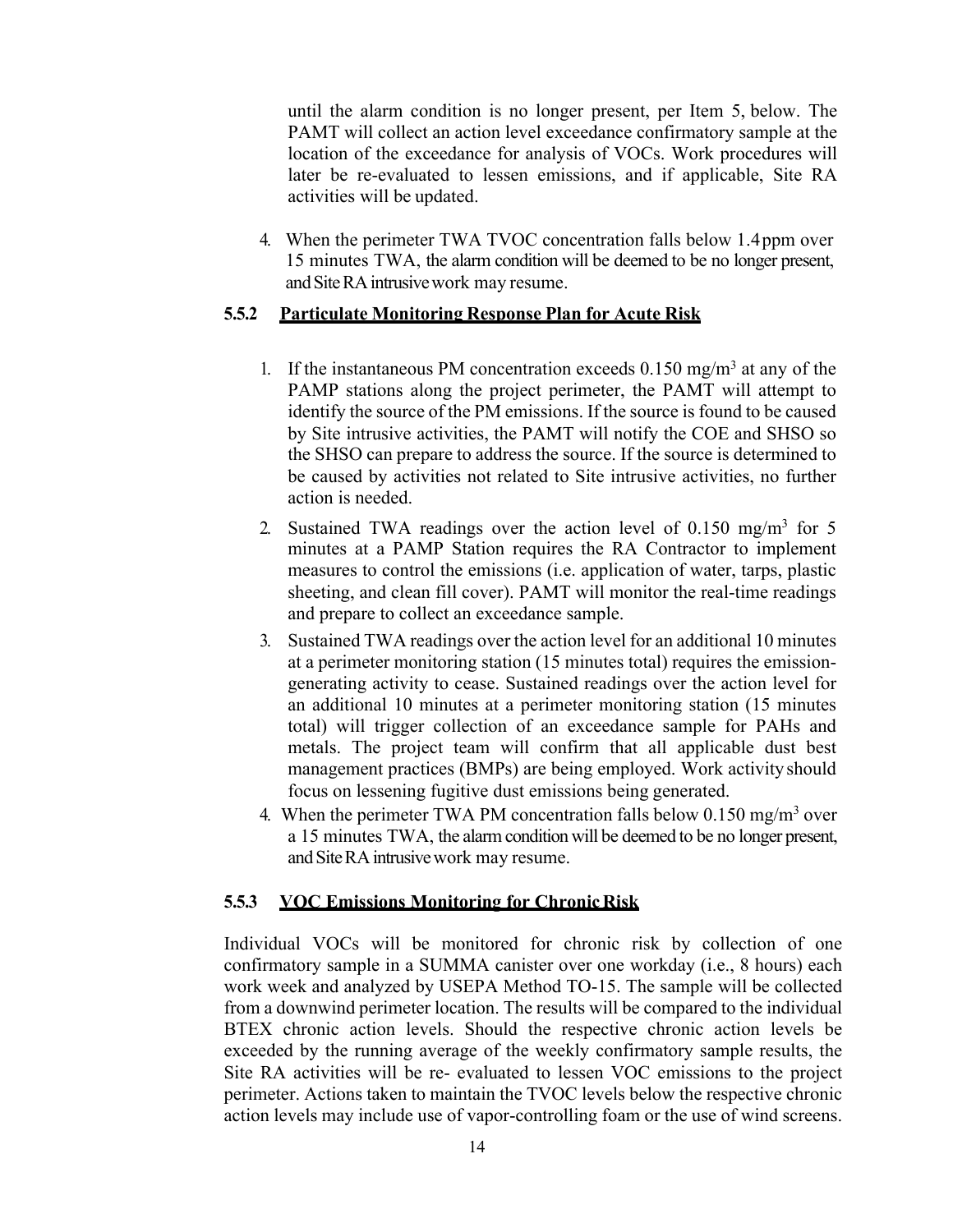The goal is to have average concentrations for these parameters over the course of the Site RA implementation, based on the confirmatory samples, less than the chronic action levels for the individual VOCs.

# **5.5.4 PAH and Lead Monitoring for ChronicRisk**

Individual PAHs and lead will be monitored for chronic risk through collection of confirmatory samples during the workday (i.e., 8 hours) each work week and analyzed by USEPA method TO-13A for PAHs and USEPA SW846 Method 6020 for lead. The sample will be collected from a downwind perimeter location. The results will be compared to the lead and PAH chronic action levels (Appendix A). Should the respective chronic action levels be exceeded by the running average of the weekly confirmatory sample results, the Site RA activities will be re-evaluated to lessen particulate emissions to the project perimeter. Actions taken to maintain the particulate levels below the respective chronic action levels may include use of water mists or the use of wind screens. The goal is to have average concentrations for these parameters over the course of the Site RA implementation, based on the confirmatory samples, less than the chronic action levels for lead and PAHs.

# **5.6 Odor Evaluation**

Control of odors and odor suppression is a key issue during the soil excavation and Site ISS operations with the handling of contaminated material at MGP remediation sites. Although several methods are available to help control and suppress odors, it is difficult to completely prevent odors from leaving the Site RA perimeter and potentially inconveniencing the surrounding community. The community at this location consists of residential, commercial and industrial areas and heavy urban traffic.

The RA Contractor performing the soil excavation activities and the ISS operations has been directed to aggressively control odors. Odor suppression measures may include the use of foam suppressant, drip neutralizer, misting, plastic or tarps, or applying a clean fill cover. The RA Contractor has been directed by PSE&G to utilize any or all of these measures when odors are present, being more aware when excavating at or near the Site perimeter. In the event that these measures fail to adequately control odors, Site RA activities will be terminated and the situation will be re-evaluated.

# **5.6.1** Odor Assessment Team

Three individuals, the OAT, will be responsible for assessing the effectiveness of odor control measures being implemented at the Site – the PAMT, the ACOE or the COE, and the RA Contractor's representative. Odor assessments will be performed by these individuals or their designees. Odor assessments will be performed by a minimum of three personnel and documented on the Odor Assessment Form provided in Appendix B.

# **5.6.2 Odor AssessmentLocations**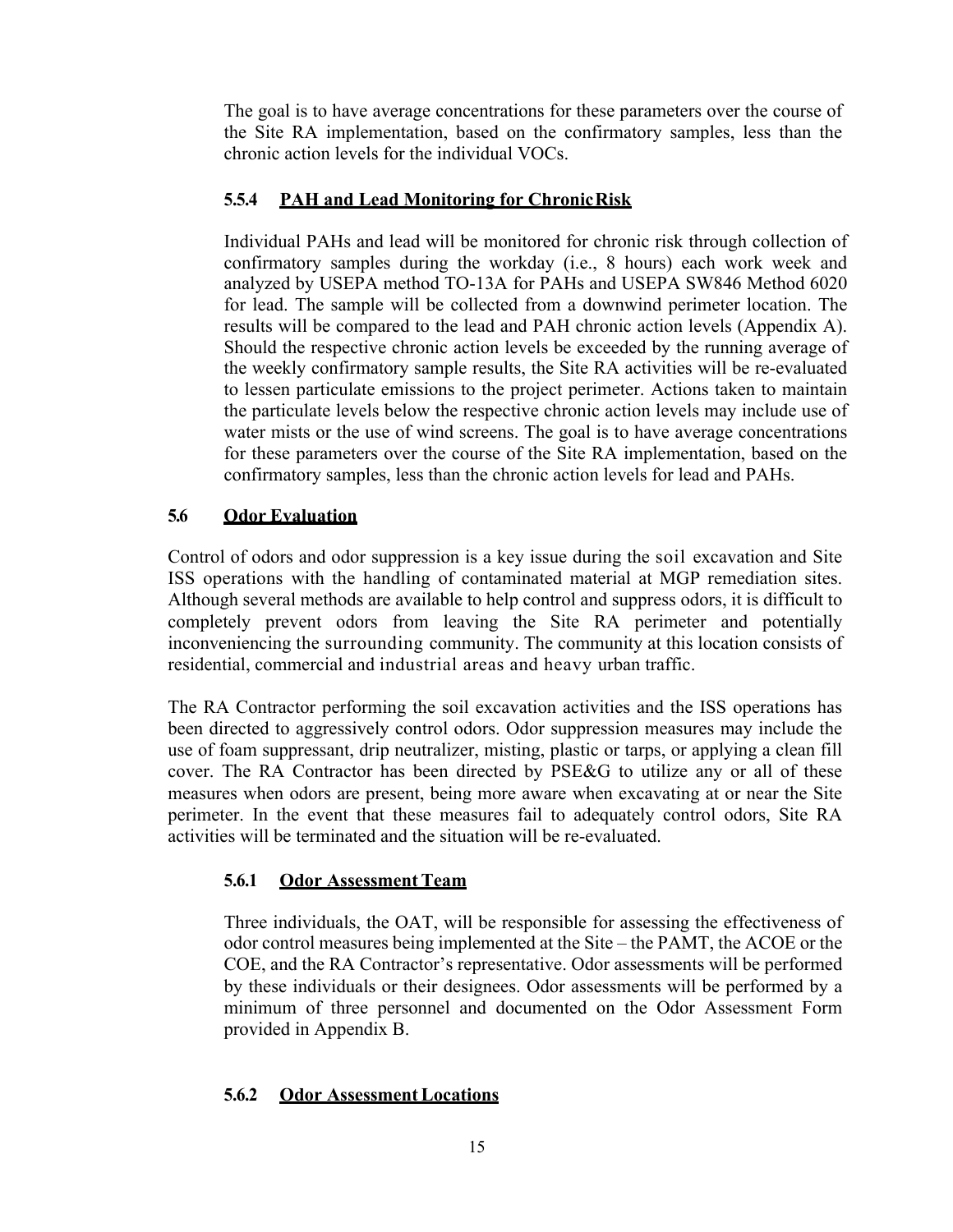The odor assessments will be conducted, along the perimeter of the Site footprint as further discussed in Section 5.6.5.

Should odors be detected at these locations, the odor assessment area may be expanded, at the discretion of the odor assessment team. Any additional locations surveyed by the team will be noted on the Odor Assessment Form provided in Appendix B.

#### **5.6.3 Odor Assessment Classifications**

Odors will be classified by the OAT using the following classifications during Site odor assessments.

- a. "0" There are odor-generating activities on the Site, but there is no impact to the community. Odor is not detectable off-site, or very minimal and very infrequent.
- b. "1" Off-site odors are present, but the odors are not strong, not steady, and there is minimal impact to the community, or the odors are not noticed by the community. This is an indication that odor control measures at the Site are adequate and activities mayproceed.
- c. "2" Odors are stronger than a "1" and relatively steady. The community is not necessarily aware of the odors, but it is agreed by the odor assessment team that community recognition is inevitable and additional odor control measures must be implemented. A follow-up tour must be conducted after implementation of additional odor controlmeasures.
- d. " $3" A$  "2" condition still exists after increased odor control measures, odors are very strong and the community is aware of and reacting to the odors. Odor-generating activities must cease and full odor control measures implemented. The situation must be re-evaluated prior to re- initiating odorgenerating activities.

#### **5.6.4 Baseline Odor Assessment**

A baseline odor assessment will be performed by the OAT to familiarize themselves with the odor assessment locations and protocol, and to generate an agreed upon odor profile. The baseline assessment will consist of a tour of the perimeter of the RA area, and completion of the Odor Assessment Form. Several baseline assessments may be performed, both prior to and during odor-generating activities on the Site, for the OAT to create an agreed upon odor profile.

#### **5.6.5 Ongoing Odor Assessments**

The PAMT will be responsible for determining if an odor assessment is necessary during odor-generating activities, in addition, odor assessments will be conducted daily at the beginning of remedial work, and the frequency may be altered based on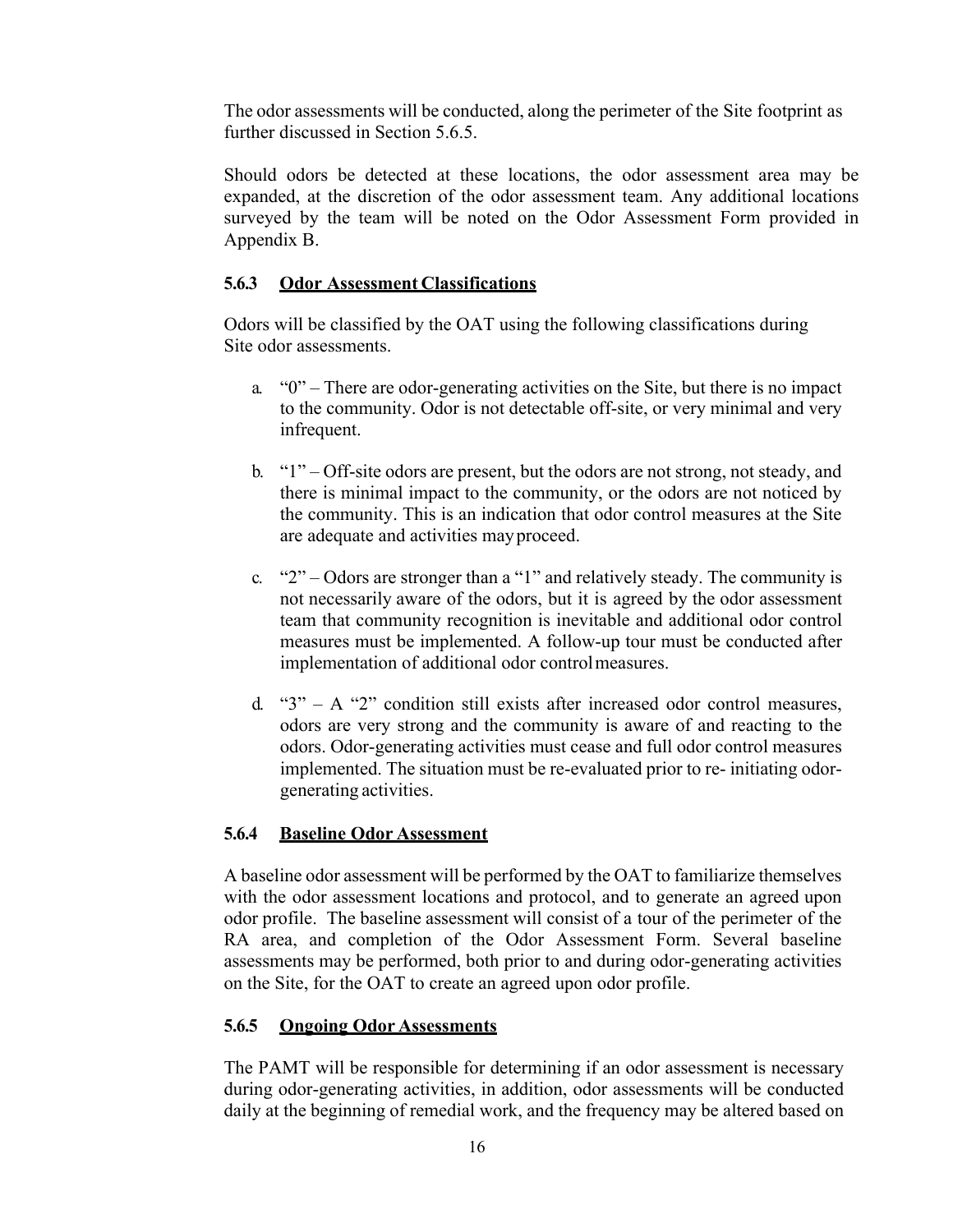observations. If site-related odors are detected at the Site RA perimeter by the PAMT, an odor assessment will immediately be conducted by the odor assessment team. The odor assessment will be documented on the Odor Assessment Form provided in Appendix B. If the odor classification is a "0" or "1", activities will continue. If the odor classification is a "2", odor control measures will be implemented and a follow-up odor assessment performed. If the odor classification is a "3", activities will cease immediately and full odor control measures implemented.

Additional odor assessments may be conducted at the discretion of any member of the OAT.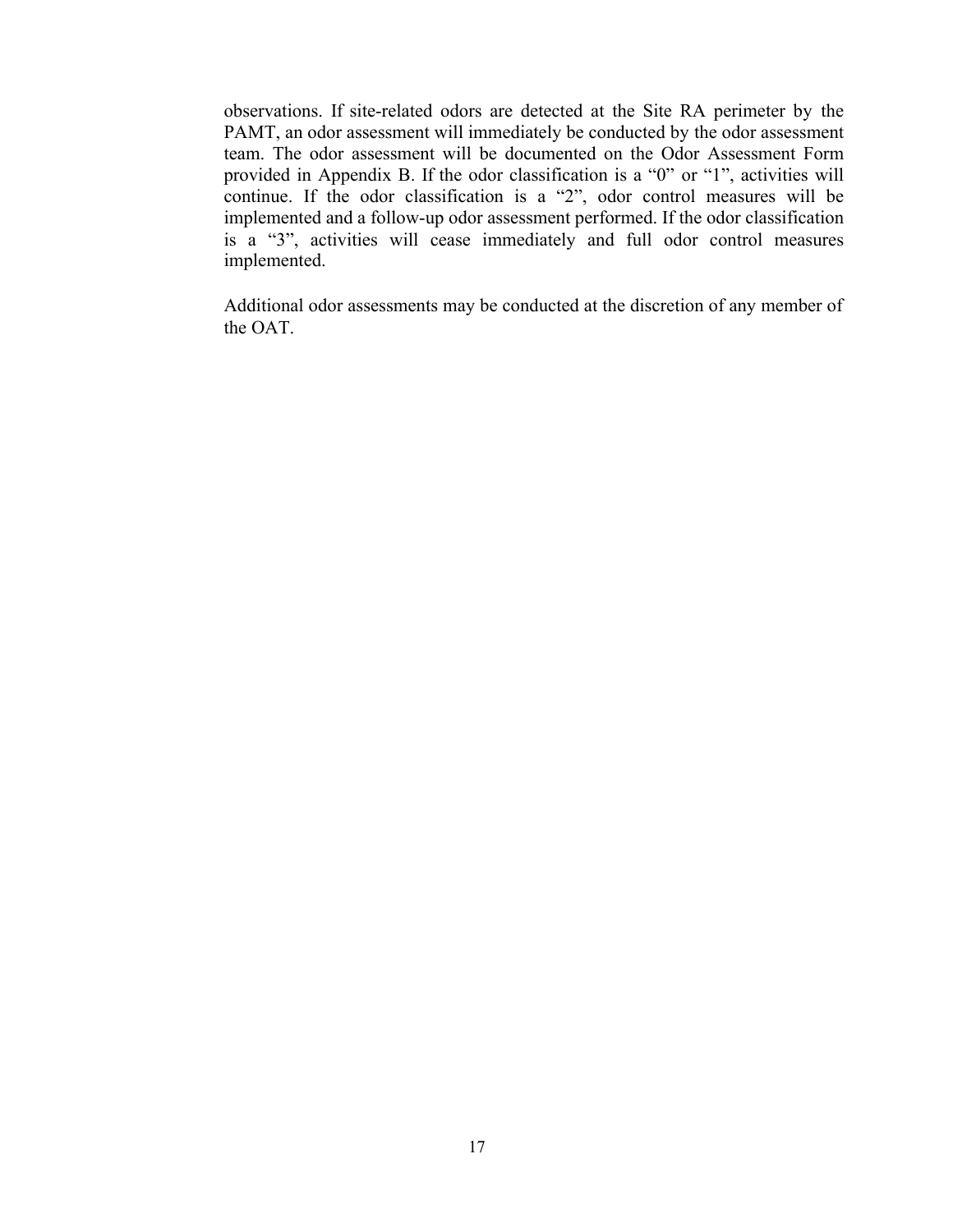## **6.0 QUALITY ASSURANCE**

#### **6.1 Calibration**

Field instruments will be factory calibrated yearly in accordance with manufacturer's specifications. Yearly factory calibration records will be kept onsite. For the PID, calibration measures onsite may consist of a zero calibration, a span calibration, or a bump test. The zero calibration involves exposing the PID to ambient air (if no VOCs present) or a zero calibration gas to establish the zero point of the sensor calibration curve. A span calibration is performed by exposing the PID to a standard reference gas of known concentration, usually 100 ppm isobutylene, to establish a second point on the sensor calibration curve. A bump test involves exposing the PID to a standard reference gas of known concentration to verify the PID sensor is accurately measuring the known quantity of VOCs. All zero calibration, span calibration, and bump testing should be within  $\pm/2\%$  of the target concentration. Dust monitors do not have a span calibration or bump test option and only require zero calibration before use. Field span calibration and zero calibration will be performed and documented by the PAMT. PIDs and dust monitors will be zero calibrated before each shift. The PAMT will perform a span calibration for each PID at least once every 30 days in accordance with the manufacturer's specifications. The PAMT will also perform a bump test biweekly to ensure the PIDs are measuring accurately. If the PID fails a bump test at any time, the PID will be span and zero calibrated before returned for use.

# **6.2 Operations**

PAMP instruments will be operated in accordance with the manufacturer's specifications. The PAMT will maintain manufacturer's literature, including an operations manual, for each piece of monitoring equipment onsite.

# **6.3 Laboratory Quality Control**

Laboratory QA/QC will be in accordance with the method requirements. Sample collection, holding times, calibration procedures, and handling times will be in accordance with "The Compendium of Methods for the Determination of Toxic Organic Compounds in the Ambient Air," USEPA Document No. EPA/600/4-89/017 and the requirements of the appropriate method.

# **6.4 Documentation**

Each real-time monitoring PAMP station will be inspected by the PAMT at the beginning and end of each work shift at a minimum, and when and if the integrated air monitoring system reports any problems with, or lack of data transmission from, the PAMP stations. In addition, alarms and subsequent source evaluations and corrective measures will be documented. In addition to the above, the PAMT will maintain a daily air monitoring log that will include a general description of the Site activities, a detailed description of Site RA activities during an alarm condition, and potential sources of emissions causing such alarms. The environmental and meteorological data will be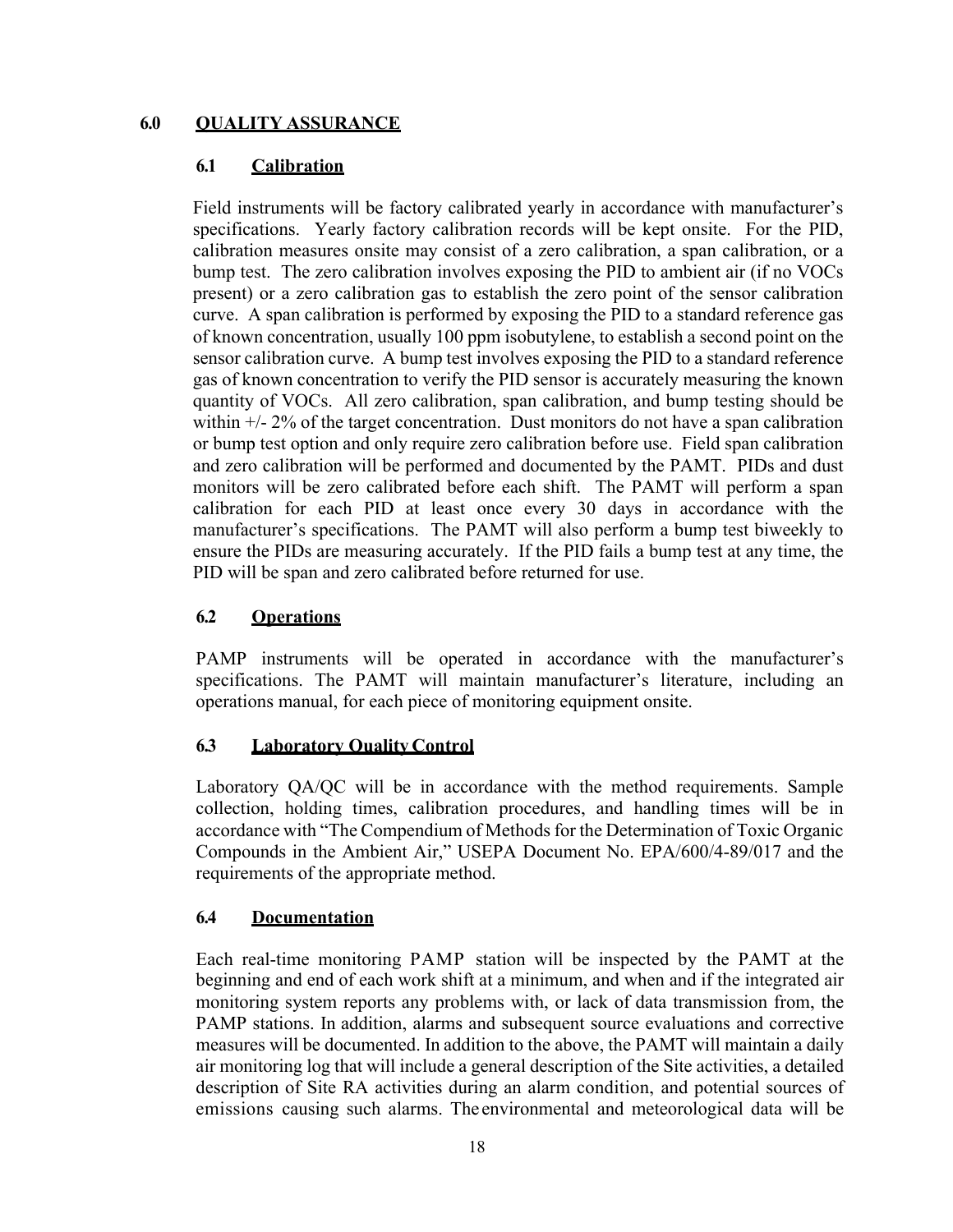downloaded from the database server by the PAMT at the end of each work week. The laboratory reports for confirmatory samples from the analytical laboratory will be maintained onsite by the PAMT and COE. Following completion of the PAMP Program, a Final Perimeter Air Monitoring Report will be prepared to document the monitoring and sampling activities, results, and field and laboratory QA/QC procedures that were implemented during the Site RA.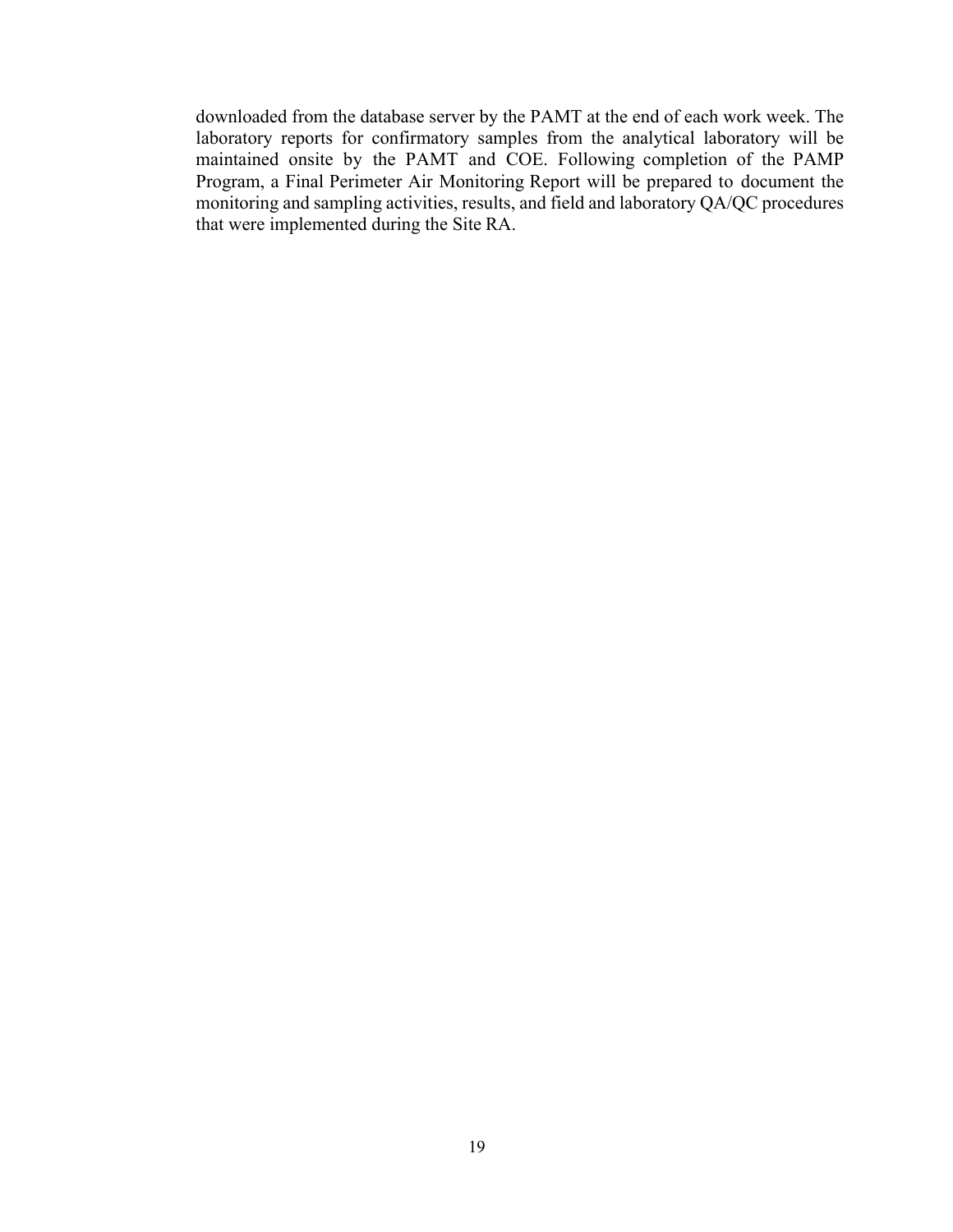# **FIGURE 1**

# **Site Location Plan**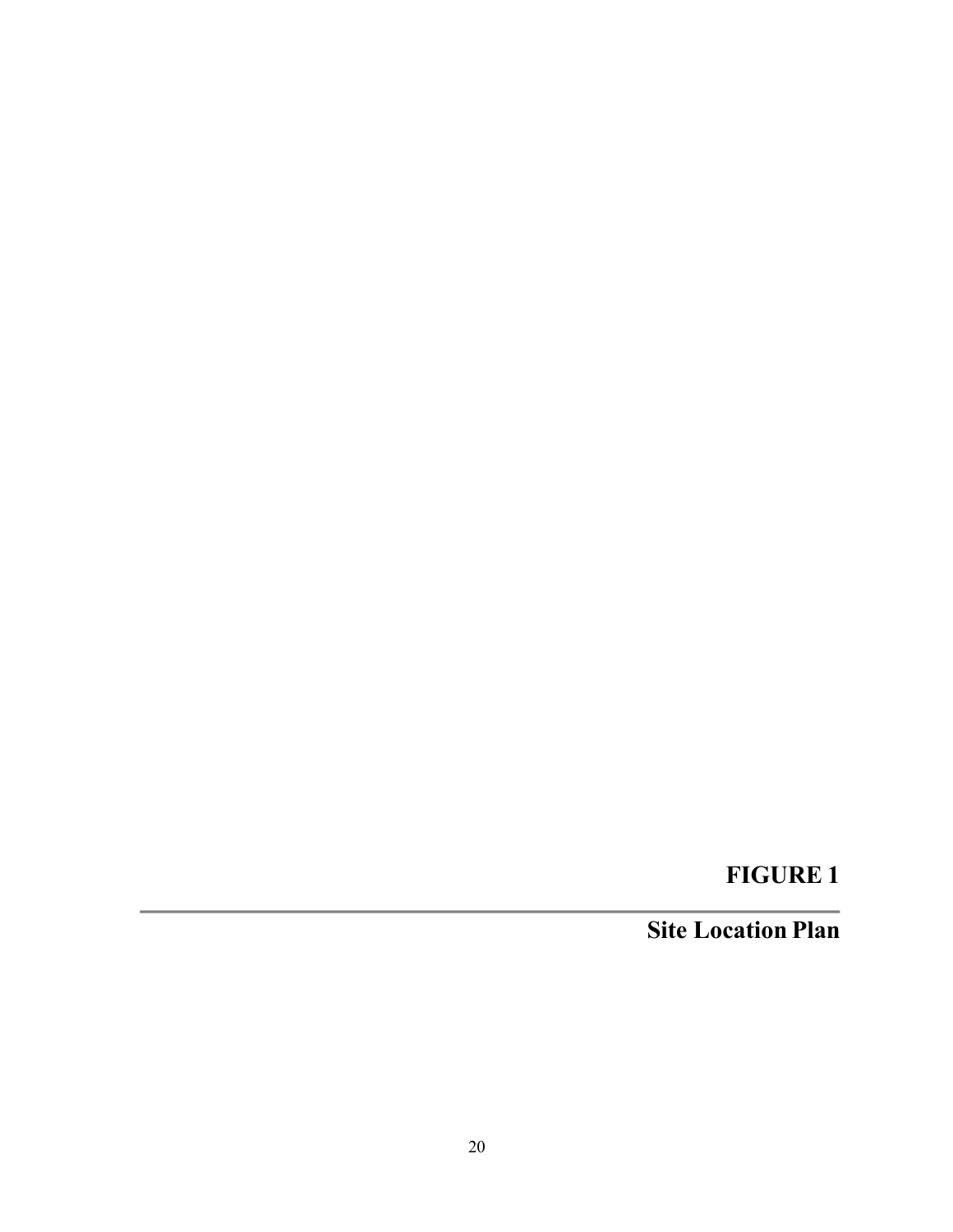# **FIGURE 2**

# **PAM Station Location Plan**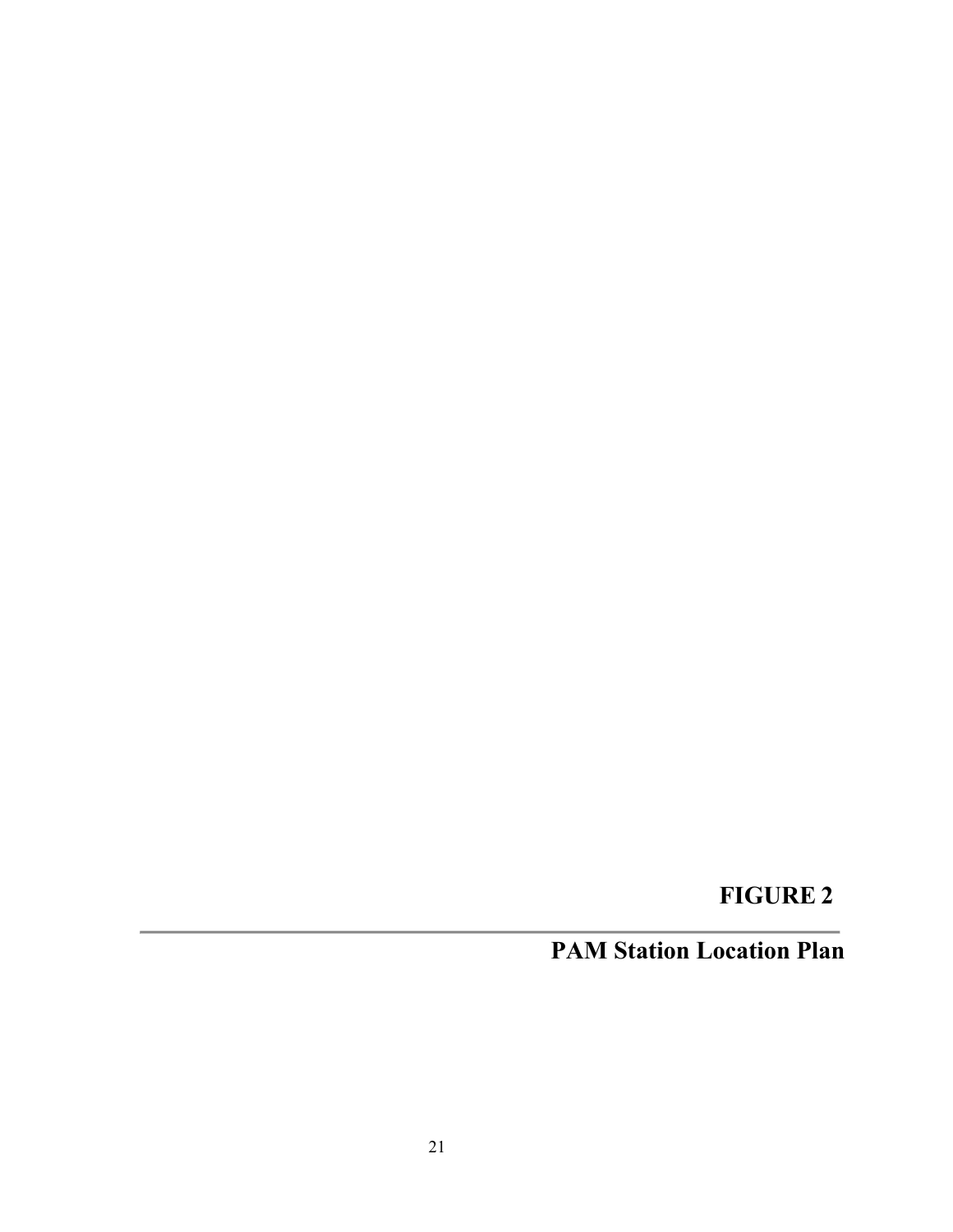# **APPENDIX A**

# **Perimeter Air Monitoring Action LevelCalculations**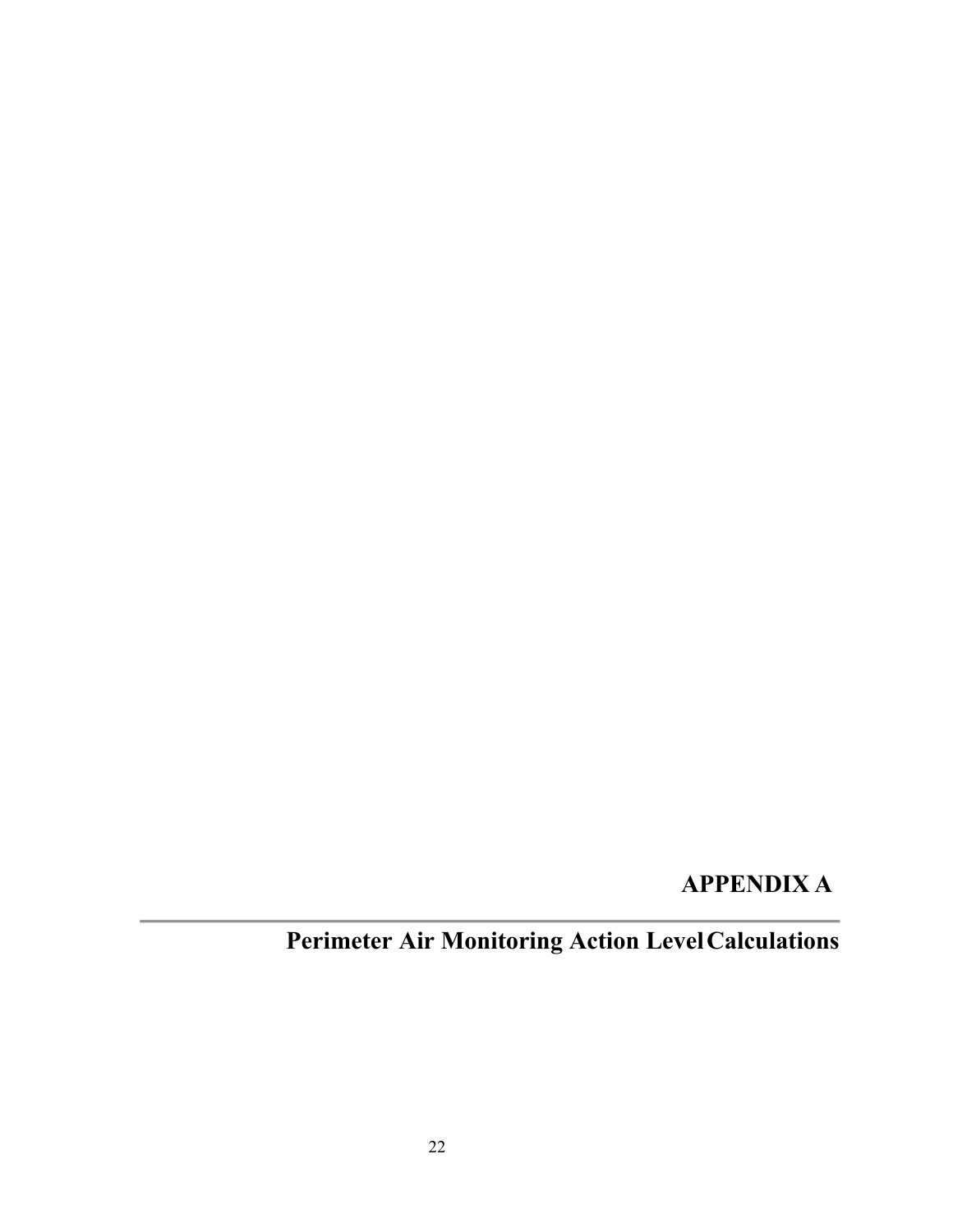# **APPENDIX B**

# **Odor Assessment Form**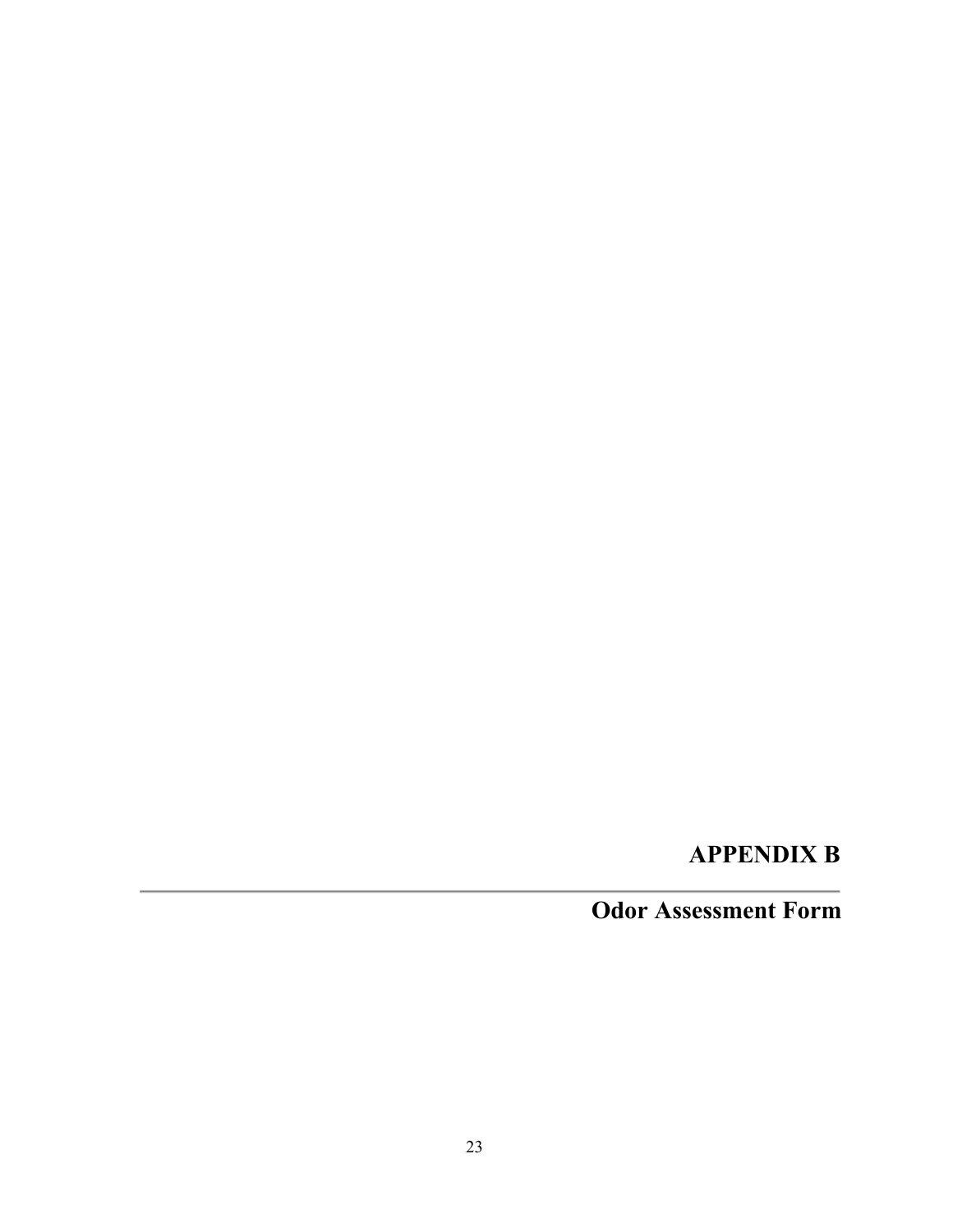|                                                                    | <b>Observer Location</b>                                            | Wind                              |                                      |                       | <b>Time</b> | Rating         | <b>Odor Description/Comments</b>                                                                        |
|--------------------------------------------------------------------|---------------------------------------------------------------------|-----------------------------------|--------------------------------------|-----------------------|-------------|----------------|---------------------------------------------------------------------------------------------------------|
| Parameter                                                          | Description of location (Use streets<br>landmarks, addresses, etc.) | (wind blows<br>Direction<br>from) | Orientation<br>(Downwind)<br>Upwind) | Approx. Wind<br>Speed |             | $(0-3$ Rating) | Description of odors (e.g. strength & persistence),<br>other source(s) of odors, variable weather, etc. |
|                                                                    |                                                                     |                                   |                                      |                       |             |                |                                                                                                         |
|                                                                    |                                                                     |                                   |                                      |                       |             |                |                                                                                                         |
| <b>Field Observations</b>                                          |                                                                     |                                   |                                      |                       |             |                |                                                                                                         |
|                                                                    |                                                                     |                                   |                                      |                       |             |                |                                                                                                         |
|                                                                    |                                                                     |                                   |                                      |                       |             |                |                                                                                                         |
|                                                                    |                                                                     |                                   |                                      |                       |             |                |                                                                                                         |
|                                                                    |                                                                     |                                   |                                      |                       |             |                |                                                                                                         |
| <b>Additional Notes:</b>                                           |                                                                     |                                   |                                      | Sketch/Map            |             |                |                                                                                                         |
|                                                                    |                                                                     |                                   |                                      |                       |             |                |                                                                                                         |
|                                                                    |                                                                     |                                   |                                      |                       |             |                |                                                                                                         |
|                                                                    |                                                                     |                                   |                                      |                       |             |                |                                                                                                         |
|                                                                    |                                                                     |                                   |                                      |                       |             |                |                                                                                                         |
| Relevant work activities occurring on-site during odor assessment: |                                                                     |                                   |                                      |                       |             |                |                                                                                                         |
|                                                                    |                                                                     |                                   |                                      |                       |             |                |                                                                                                         |
|                                                                    |                                                                     |                                   |                                      |                       |             |                |                                                                                                         |
|                                                                    | <b>Odor Assessment Team Members:</b>                                |                                   |                                      |                       |             |                |                                                                                                         |

# **PSE&G Odor Assessment Form**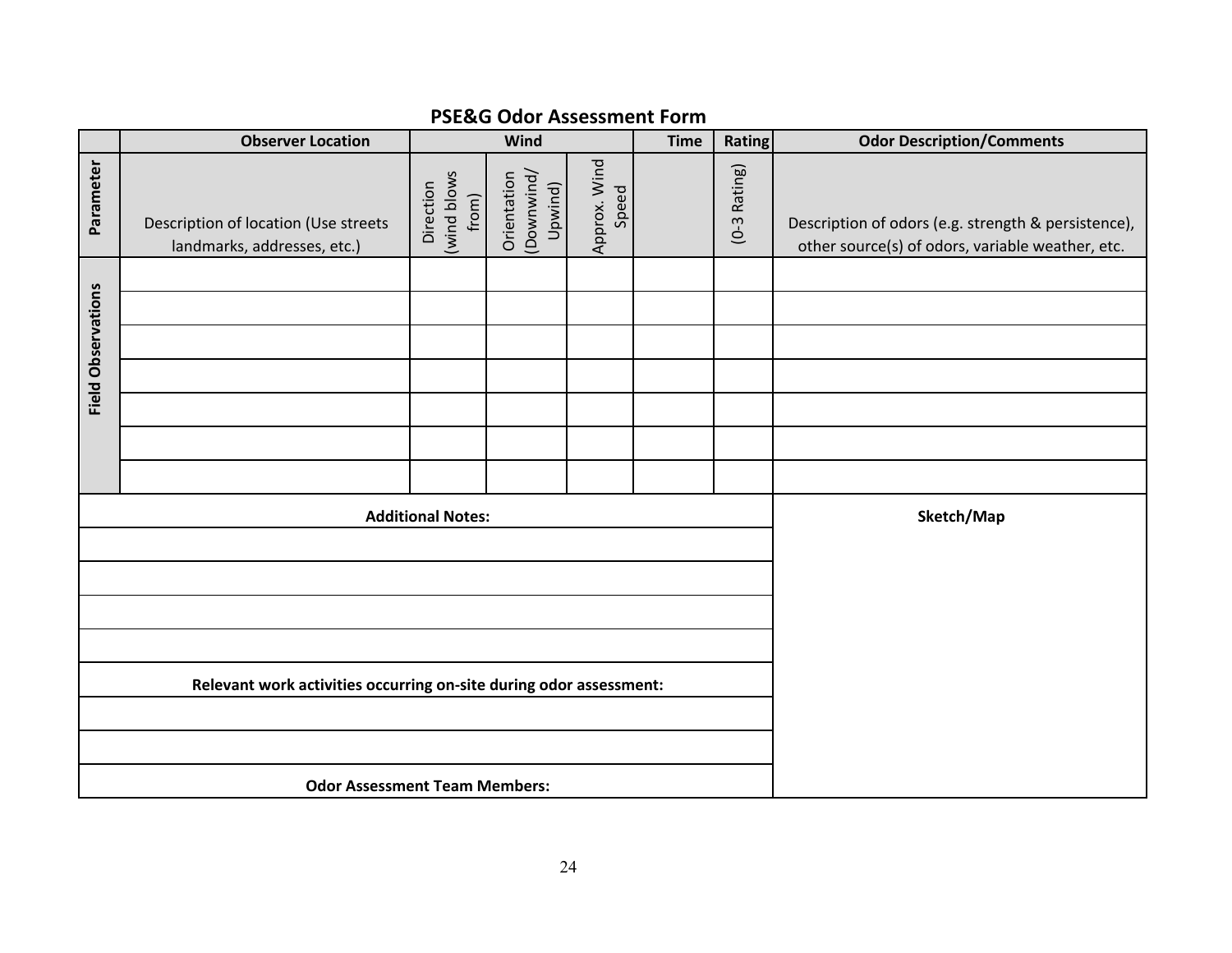# **APPENDIX C**

# **Procedure for Notification of an Exceedance of an Action Level**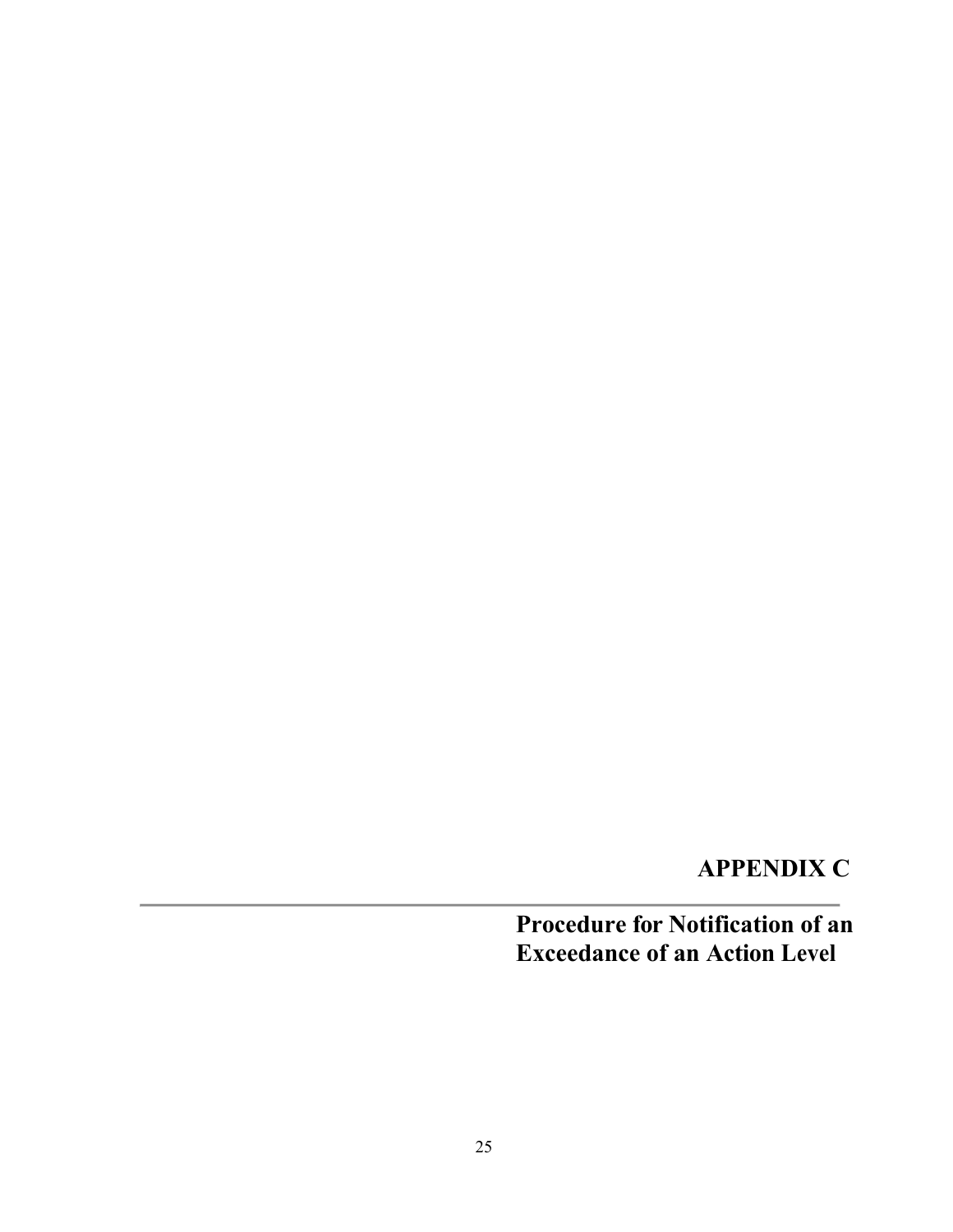# **VOC Emission Response Plan for Acute Air Monitoring Action Levels**

If the instantaneous TVOC concentration exceeds 1.4 ppm at any of the PAMP stations along the project perimeter, the PAMT will attempt to identify the source of the VOC emissions. If the source is found to be caused by Site intrusive activities, the PAMT will notify the COE and SHSO so the SHSO can prepare to address the source. If the source is determined to be caused by activities not related to Site intrusive activities, no further action is needed.

1

 $\mathcal{L}$ 

If the time weighted average (TWA) perimeter TVOC concentration is sustained above 1.4 ppm for 5 minutes, the PAMT or SHSO will use an instantaneous Draeger tube to determine if benzene is present. If benzene is not present, no action is required by the COE or PAMT. If benzene is present, the PAMT will notify the SHSO to implement the use of emission control measures (i.e., foam, water) and prepare to collect an exceedance sample. The PAMT will continue to observe TVOC concentrations on the real-time monitoring equipment at that location for 15 minutes.

3 If the perimeter TWA TVOC concentration is sustained above 1.4 ppm for an additional 10 minutes (15 minutes total), intrusive activities will cease. Real-time monitoring and VOC emissions control will continue until the alarm condition is no longer present, per Item 5, below. The PAMT will collect an action level exceedance confirmatory sample at the location of the exceedance for analysis of VOCs. Work procedures will later be re-evaluated to lessen emissions, and if applicable, Site RA activities will be updated.

4 When the perimeter TWA TVOC concentration falls below 1.4 ppm over 15 minutes TWA, the alarm condition will be deemed to be no longer present, and Site RA intrusive work may resume.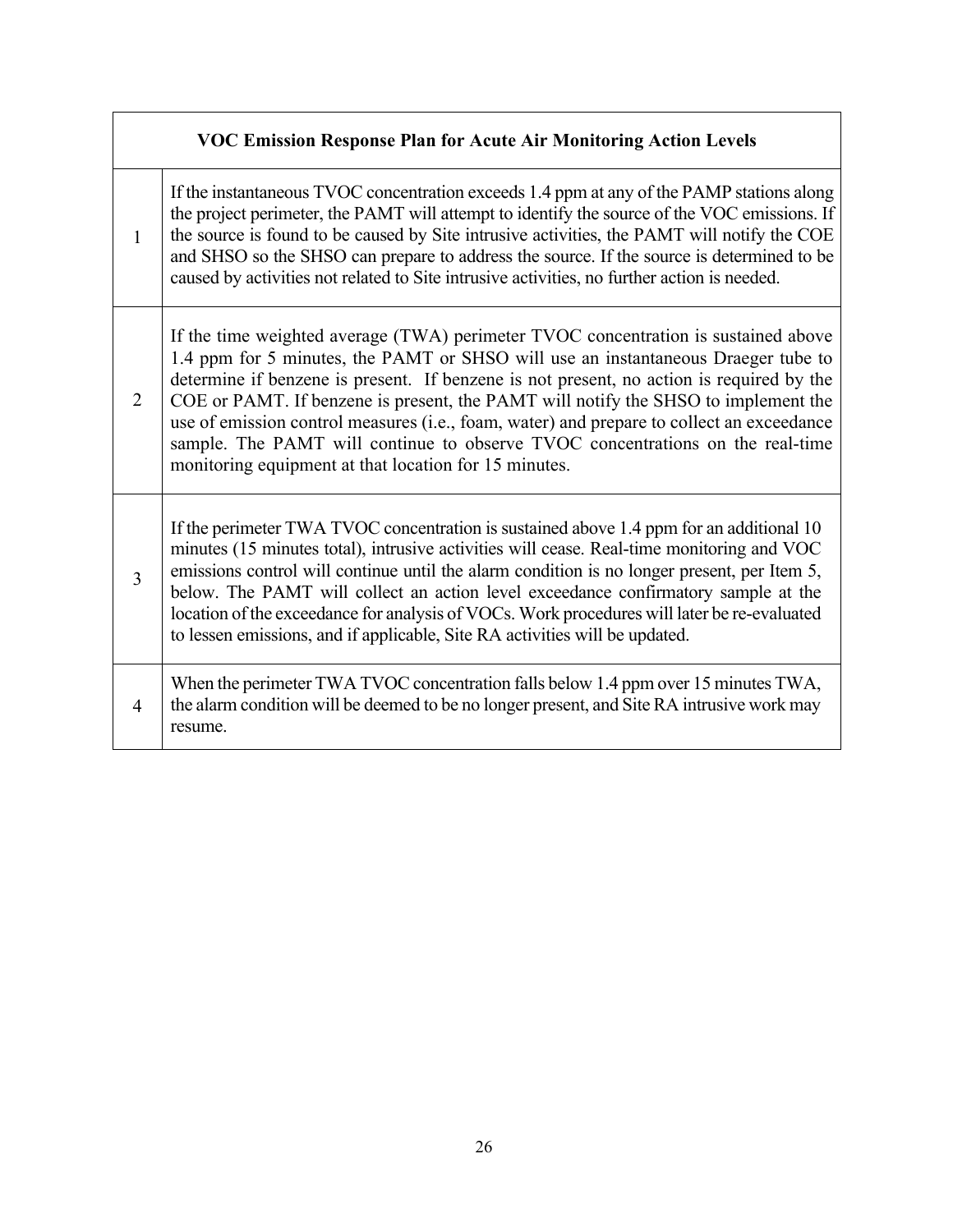# **Particulate Monitoring Response Plan for Acute Air Monitoring Action Levels**

If the instantaneous PM concentration exceeds 0.150 mg/m3 at any of the PAMP stations along the project perimeter, the PAMT will attempt to identify the source of the PM emissions. If the source is found to be caused by Site intrusive activities, the PAMT will notify the COE and SHSO so the SHSO can prepare to address the source. If the source is determined to be caused by activities not related to Site intrusive activities, no further action is needed.

1

 $\mathcal{L}$ Sustained TWA readings over the action level of 0.150 mg/m3 for 5 minutes at a PAMP Station requires the RA Contractor to implement measures to control the emissions (i.e. application of water, tarps, plastic sheeting, and clean fill cover). PAMT will monitor the real-time readings and prepare to collect an exceedance sample.

3 Sustained TWA readings over the action level for an additional 10 minutes at a perimeter monitoring station (15 minutes total) requires the emission- generating activity to cease. Sustained readings over the action level for an additional 10 minutes at a perimeter monitoring station (15 minutes total) will trigger collection of an exceedance sample for PAHs and metals. The project team will confirm that all applicable dust best management practices (BMPs) are being employed. Work activity should focus on lessening fugitive dust emissions being generated.

#### 4 When the perimeter TWA PM concentration falls below 0.150 mg/m3 over a 15 minutes TWA, the alarm condition will be deemed to be no longer present, and Site RA intrusive work may resume.